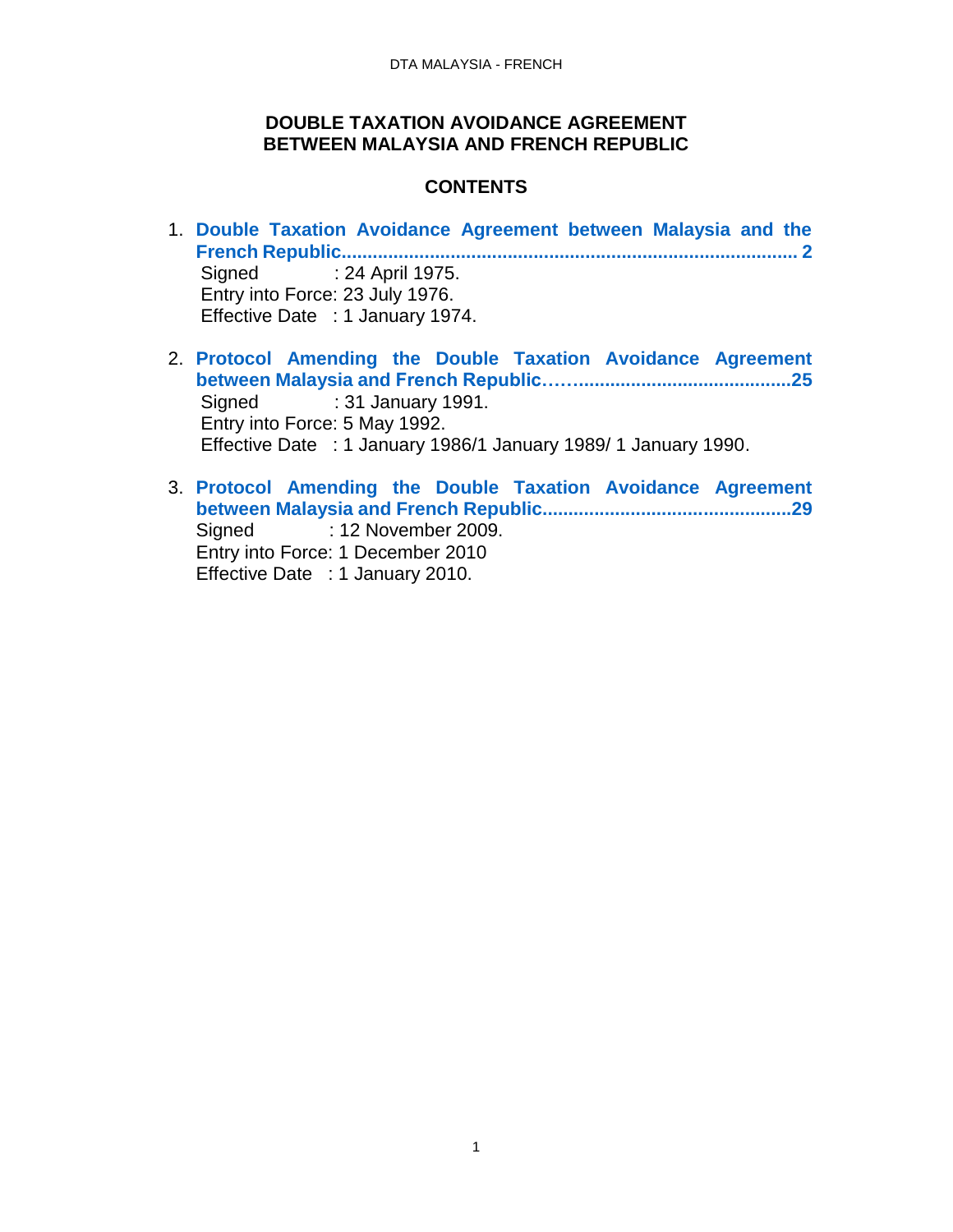<span id="page-1-0"></span>P.U. (A) 243/1975 Signed: 24 April 1975 Effective Date: 1 January 1974

### **AGREEMENT BETWEEN THE GOVERNMENT OF MALAYSIA AND THE GOVERNMENT OF THE FRENCH REPUBLIC FOR THE AVOIDANCE OF DOUBLE TAXATION AND THE PREVENTION OF FISCAL EVASION WITH RESPECT TO TAXES ON INCOME**

# Article 1 **PERSONAL SCOPE**

This Agreement shall apply to persons who are residents of one or both of the Contracting States.

# Article 2 **TAXES COVERED**

- 1. The taxes which are the subject of this Agreement are:
	- (a) in Malaysia:
		- (i) the income tax;
		- (ii) the supplementary income tax, that is, tin profits tax, development tax and timber profits tax; and
		- (iii) the petroleum income tax,

(hereinafter referred to as "Malaysian tax");

- (b) in France:
	- (i) the income tax; and
	- (ii) the corporation tax;

including any withholding tax, prepayment (precompte) or advance payment with respect to the aforesaid taxes;

(hereinafter referred to as "French tax").

2. This Agreement shall also apply to any other taxes of a substantially similar character to those referred to in the preceding paragraph imposed in either Contracting State after the date of signature of this Agreement.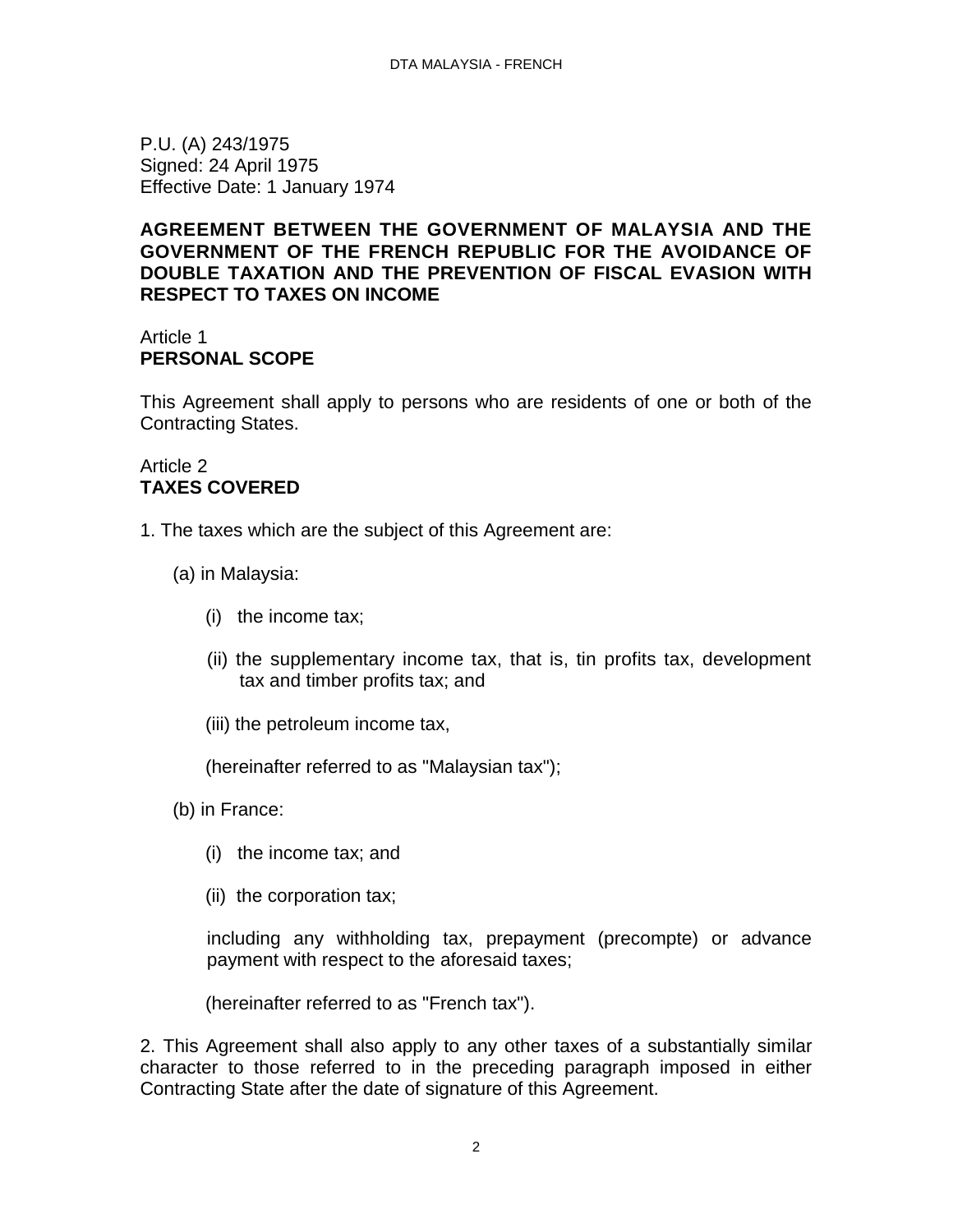3. The competent authorities of the Contracting States shall notify to each other of any important changes which have been made in their respective taxation laws.

4. If by reason of changes made in the taxation law of either Contracting State, it seems desirable to amend any article of this Agreement without affecting the general principles thereof, the necessary amendments may be made by mutual consent by means of an exchange of diplomatic notes or in any other manner in accordance with their constitutional procedures.

### Article 3 **GENERAL DEFINITIONS**

- 1. In this Agreement, unless the context otherwise requires:
	- (a) the term "Malaysia" means the Federation of Malaysia and includes any area adjacent to the territorial waters of Malaysia which, in accordance with international law, has been or may hereafter be designated under the laws of Malaysia concerning the Continental Shelf as an area within which the rights of Malaysia with respect to the sea bed and sub-soil and their natural resources may be exercised;
	- (b) the term "France" means the European and overseas departments (Guadeloupe, Guyana, Martinique and Reunion) of the French Republic, including any area outside the territorial sea of France and those areas outside the territorial sea of France within which is, in accordance with international law, an area within which France may exercise rights with respect to the sea bed and sub-soil and their natural resources;
	- (c) the terms "one of the a Contracting State" and "the other Contracting State" mean Malaysia or France, as the context requires;
	- (d) the term "tax" means Malaysian tax or French tax, as the context requires;
	- (e) the term "company" means any body corporate or any entity which is treated as a body corporate under the taxation laws of the respective Contracting States;
	- (f) the term "income" includes profits;
	- (g) the term national means:
		- (i) in relation to Malaysia all individuals who are citizens of Malaysia and all legal persons, associations and other entities deriving their status as such from the law in force in Malaysia;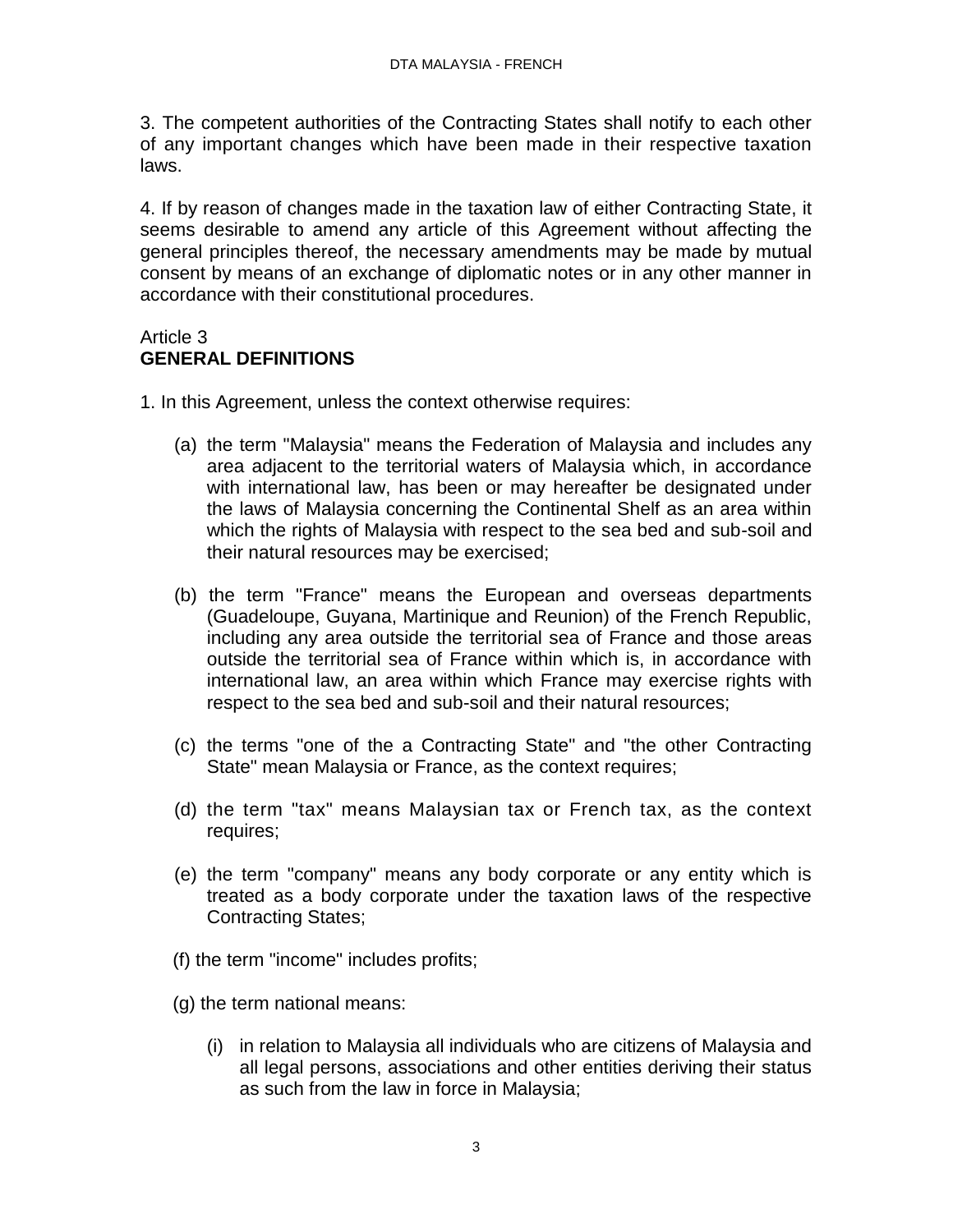- (ii) in relation to France individuals, legal persons, associations and other entities possessing French nationality;
- (h) the term "person" shall have the meaning assigned to it in the taxation laws in force in the respective Contracting States;
- (i) the terms "Malaysian enterprise" and "French enterprise" mean respectively an enterprise carried on by a resident of Malaysia and an enterprise carried on by a resident of France;
- (j) the terms "enterprise of one of the Contracting State" and "enterprise of the other Contracting State" mean a Malaysian enterprise or a French enterprise, as the context requires;
- (k) the term "competent authority" means, in the case of Malaysia, the Minister of Finance or his authorised representative; and in the case of France, the Minister of Economy and Finance or his authorised representative.

2. As regards the application of this Agreement by one of the Contracting States, any term not otherwise defined shall, unless the context otherwise requires, have the meaning which it has under the laws of that Contracting State relating to the taxes which are the subject of this Agreement.

### Article 4 **FISCAL DOMICILE**

1. For the purposes of this Agreement,

- (a) the term "resident of a Contracting State" means:
	- (i) in the case of Malaysia a person who is a resident in Malaysia for the purposes of Malaysian tax; or
	- (ii) in the case of France a person who is a resident in France for the purposes of French tax;
- (b) the terms "resident of one of the Contracting States" and "resident of the other Contracting State" mean a resident of Malaysia or a resident of France, as the context requires.

2. Where by reason of the provisions of paragraph 1 of this Article an individual is a resident of both Contracting States, then his residential status shall be determined in accordance with the following rules: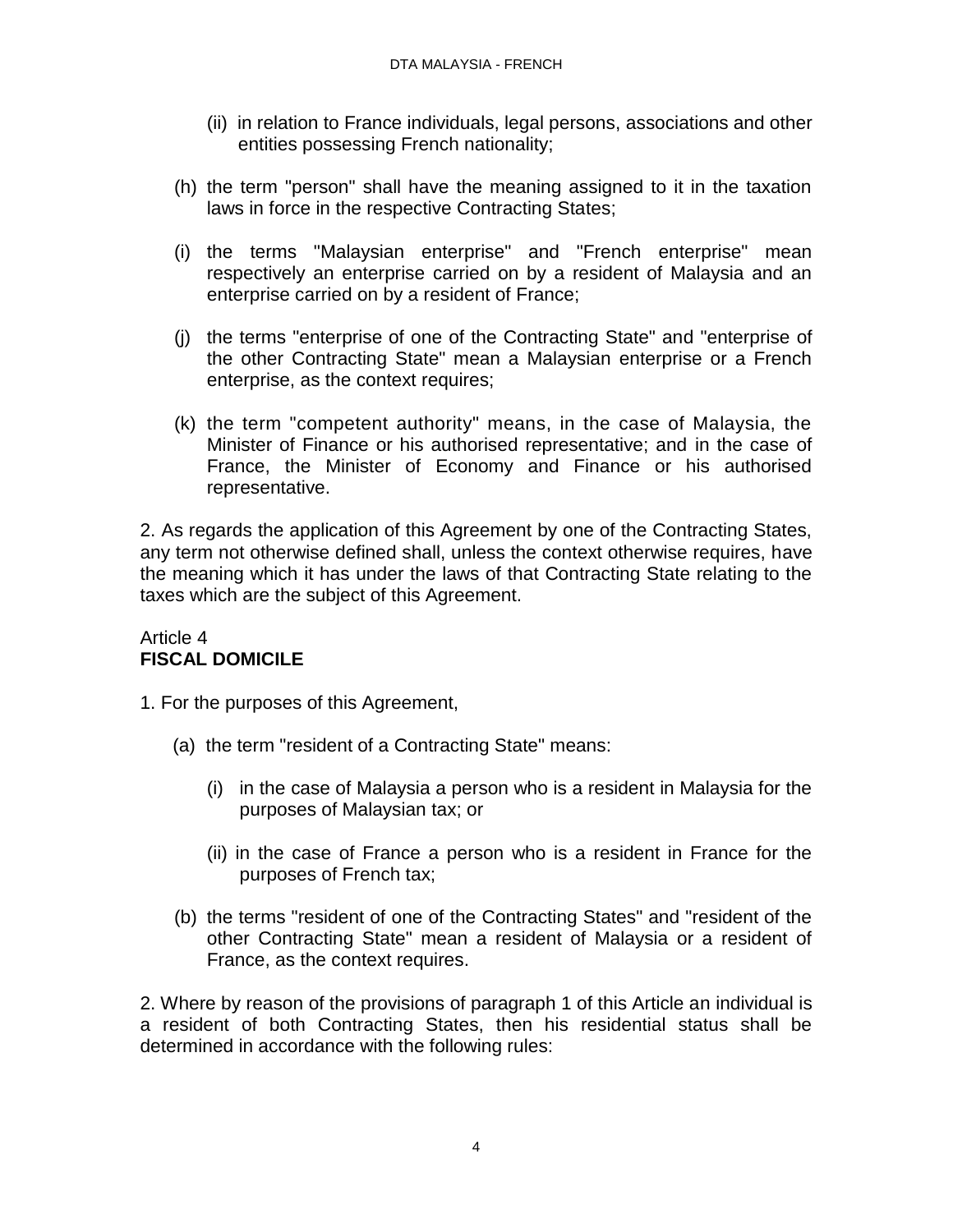- (a) he shall be deemed to be a resident of the Contracting State in which he has a permanent home available to him. If he has a permanent home available to him in both Contracting States, he shall be deemed to be a resident of the Contracting State with which his personal and economic relations are closer;
- (b) if the Contracting State with which his personal and economic relations are closer cannot be determined, or if he has not a permanent home available to him in either Contracting State, he shall be deemed to be a resident of the Contracting State in which he has an habitual abode;
- (c) if he has an habitual abode in both Contracting States or in neither of them, he shall be deemed to be a resident of the Contracting State of which he is a national;
- (d) if he is a national of both Contracting States or of neither of them, the competent authorities of the Contracting States shall determine the question by mutual agreement.

3. Where by reason of the provisions of paragraph 1 of this Article a person other than an individual is a resident of both Contracting States, then it shall be deemed to be a resident of the Contracting State in which its place of effective management is situated.

# Article 5 **PERMANENT ESTABLISHMENT**

1. For the purposes of this Agreement, the term "permanent establishment" means a fixed place of business in which the business of the enterprise is wholly or partly carried on.

- 2. The term "permanent establishment" shall include especially:
	- (a) a place of management;
	- (b) a branch;
	- (c) an office;
	- (d) a factory;
	- (e) a workshop;
	- (f) a mine, oil well, quarry or other place of extraction of natural resources;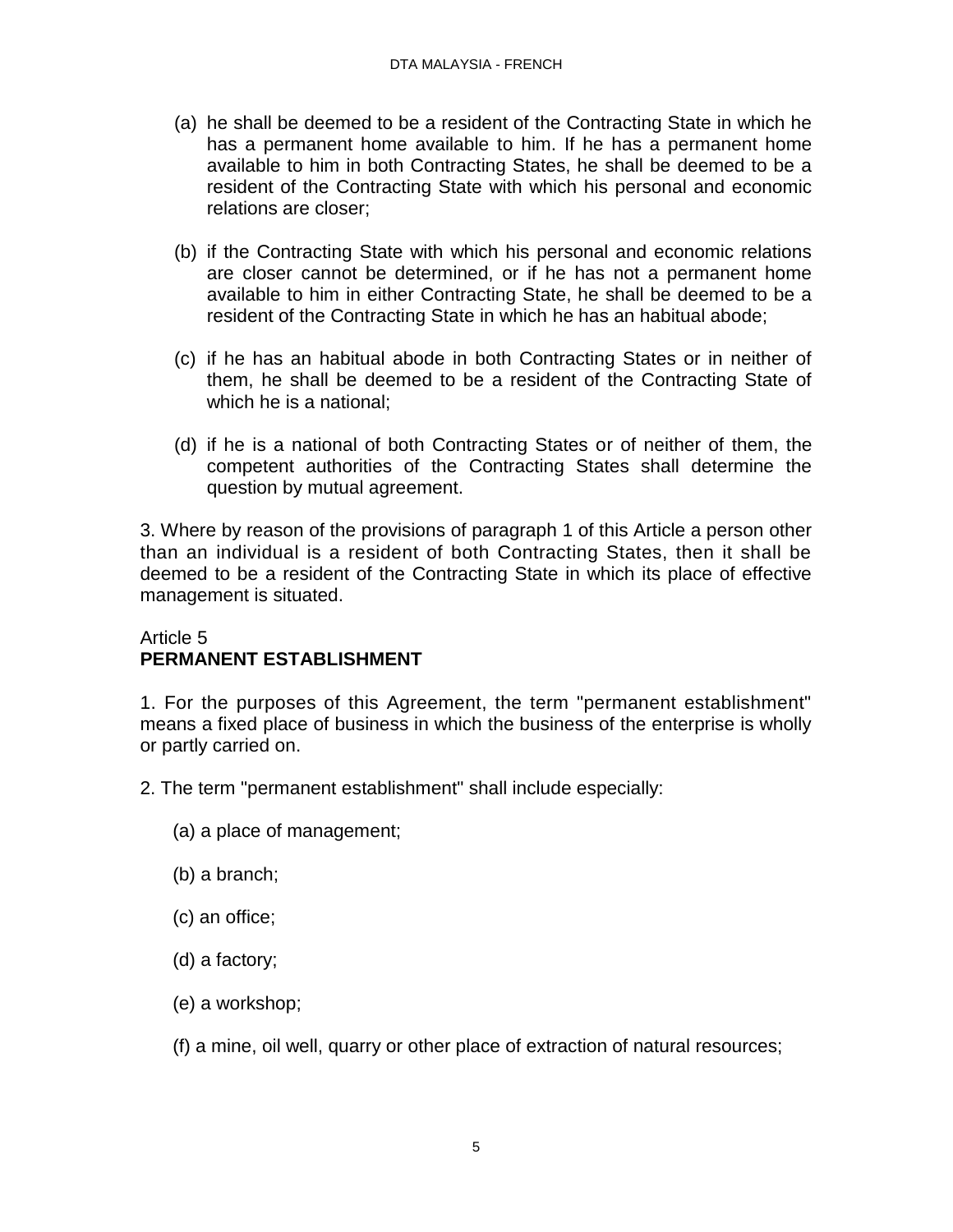- (g) a building site or construction, installation or assembly project which exists for more than six months;
- (h) a farm or plantation;
- (i) a place of extraction of timber or other forest produce.
- 3. The term "permanent establishment" shall not be deemed to include:
	- (a) the use of facilities solely for the purpose of storage, display or delivery of goods, or merchandise belonging to the enterprise;
	- (b) the maintenance of a stock of goods or merchandise belonging to the enterprise solely for the purpose of storage, display or delivery;
	- (c) the maintenance of a stock of goods or merchandise belonging to the enterprise solely for the purpose of processing by another enterprise;
	- (d) the maintenance of a fixed place of business solely for the purpose of purchasing goods or merchandise, or collecting information, for the enterprise;
	- (e) the maintenance of a fixed place of business solely for the purpose of advertising, for the supply of information, for scientific research or for similar activities which have a preparatory or auxiliary character, for the enterprise.

4. An enterprise of one of the Contracting States shall be deemed to have a permanent establishment in the other Contracting State if it carries on supervisory activities in that other Contracting State for more than six months in connection with a construction, installation or assembly project which is being undertaken in that other Contracting State.

5. Subject to the provisions of paragraph 6 of this Article, a person acting in one of the Contracting States on behalf of an enterprise of the other Contracting State shall be deemed to be a permanent establishment in the first-mentioned Contracting State if:

- (a) he has, and habitually exercises in that first-mentioned Contracting State, an authority to conclude contracts on behalf of the enterprise, unless his activities are limited to the purchase of goods or merchandise for the enterprise; or
- (b) he maintains in the first-mentioned Contracting State a stock of goods or merchandise belonging to the enterprise from which he regularly fills orders on behalf of the enterprise.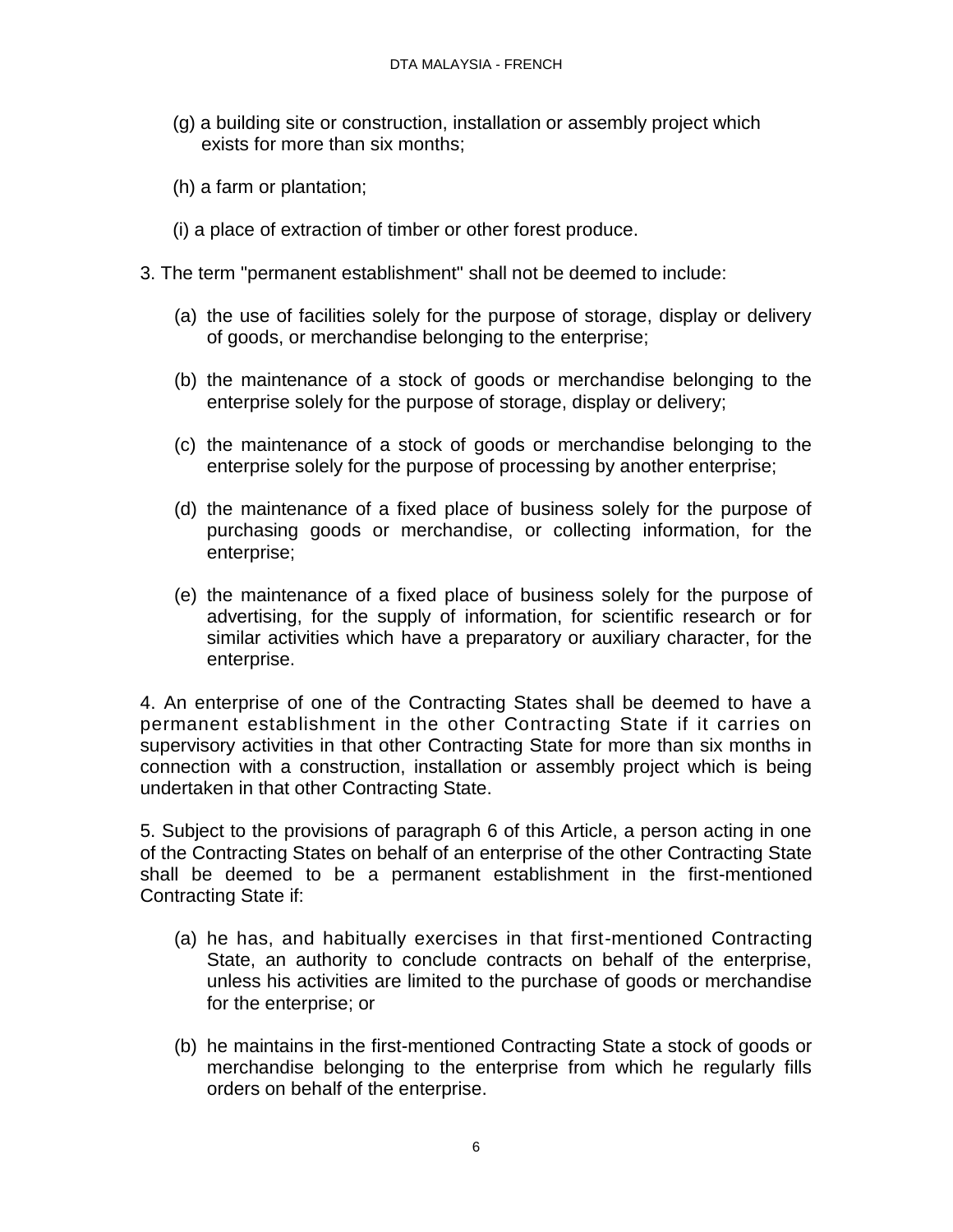6. An enterprise of one of the Contracting States shall not be deemed to have a permanent establishment in the other Contracting State merely because it carries on business in that other Contracting State through a broker, general commission agent or any other agent of an independent status, where such persons are acting in the ordinary course of their business.

7. The fact that a company which is a resident of one of the Contracting States controls or is controlled by a company which is a resident of the other Contracting State or which carries on business in that other Contracting State (whether through a permanent establishment or otherwise), shall not of itself constitute either company a permanent establishment of the other.

### Article 6 **INCOME FROM IMMOVABLE PROPERTY**

1. Income from immovable property may be taxed in the Contracting State in which such property is situated.

2. The term "immovable property" shall be defined in accordance with the law of the Contracting State in which the property in question is situated. The term shall in any case include property accessory to immovable property, livestock and equipment used in agriculture and forestry, rights to which the provisions of general law respecting landed property apply, usufruct of immovable property and rights to variable or fixed payments as consideration for the working of, or the right to work, mineral deposits, oil wells, quarries and other places of extraction of natural resources or of timber or other forest produce. Ships, boats and aircraft shall not be regarded as immovable property.

3. The provisions of paragraph 1 of this Article shall apply to income derived from the direct use, letting, or use in any other form of immovable property.

4. The provisions of paragraphs 1 and 3 of this Article shall also apply to the income from immovable property of an enterprise and to income from immovable property used for the performance of professional services or other independent activities.

# Article 7 **BUSINESS PROFITS**

1. The income of an enterprise of one of the Contracting States shall be taxable only in that Contracting State, unless the enterprise carries on business in the other Contracting State through a permanent establishment situated therein. If the enterprise carries on business as aforesaid, the income of the enterprise may be taxed in the other State but only so much of it as attributable to that permanent establishment.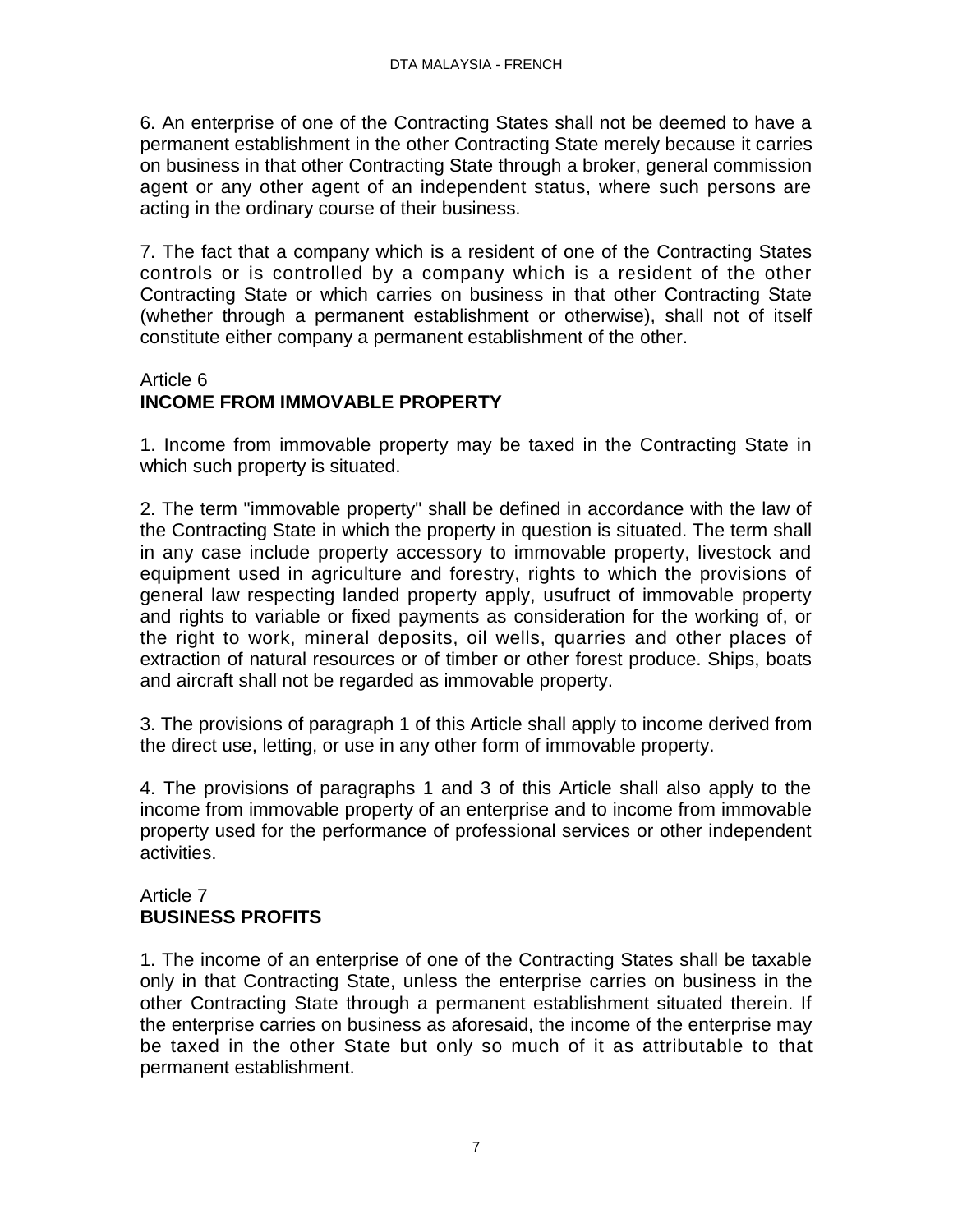2. Where an enterprise of one of the Contracting States carries on business in the other Contracting State through a permanent establishment situated therein, there shall in each Contracting State be attributed to that permanent establishment the income which it might be expected to make if it were a distinct and separate enterprise engaged in the same or similar activities under the same or similar conditions and dealing wholly independently with the enterprise of which it is a permanent establishment.

3. In the determination of the income of a permanent establishment, there shall be allowed as deductions expenses which are incurred for the purposes of the permanent establishment including executive and general administrative expenses so incurred whether in the Contracting State in which the permanent establishment is situated or elsewhere.

4. No income shall be attributed to a permanent establishment by reason of the mere purchase by that permanent establishment of goods or merchandise for the enterprise.

5. Where income includes items of income which are dealt with separately in other Articles of this Agreement, then the provisions of those Articles shall not be affected by the provisions of this Article.

### Article 8 **SHIPPING AND AIR TRANSPORT**

1. The income derived by an enterprise of a Contracting State from the operation of ships or aircraft in international traffic shall be taxable only in that Contracting State.

2. The provisions of paragraph 1 shall also apply to income derived from participation in a pool, a joint business or an international operating agency.

3. For the purposes of this Agreement the term "international traffic" means any transport by a ship or aircraft operated by an enterprise of one of the Contracting States, except when the ship or aircraft is operated only between places in the other Contracting State.

### Article 9 **ASSOCIATED ENTERPRISES**

Where-

(a) an enterprise of one of the Contracting States participates directly or indirectly in the management, control or capital of an enterprise of the other Contracting State; or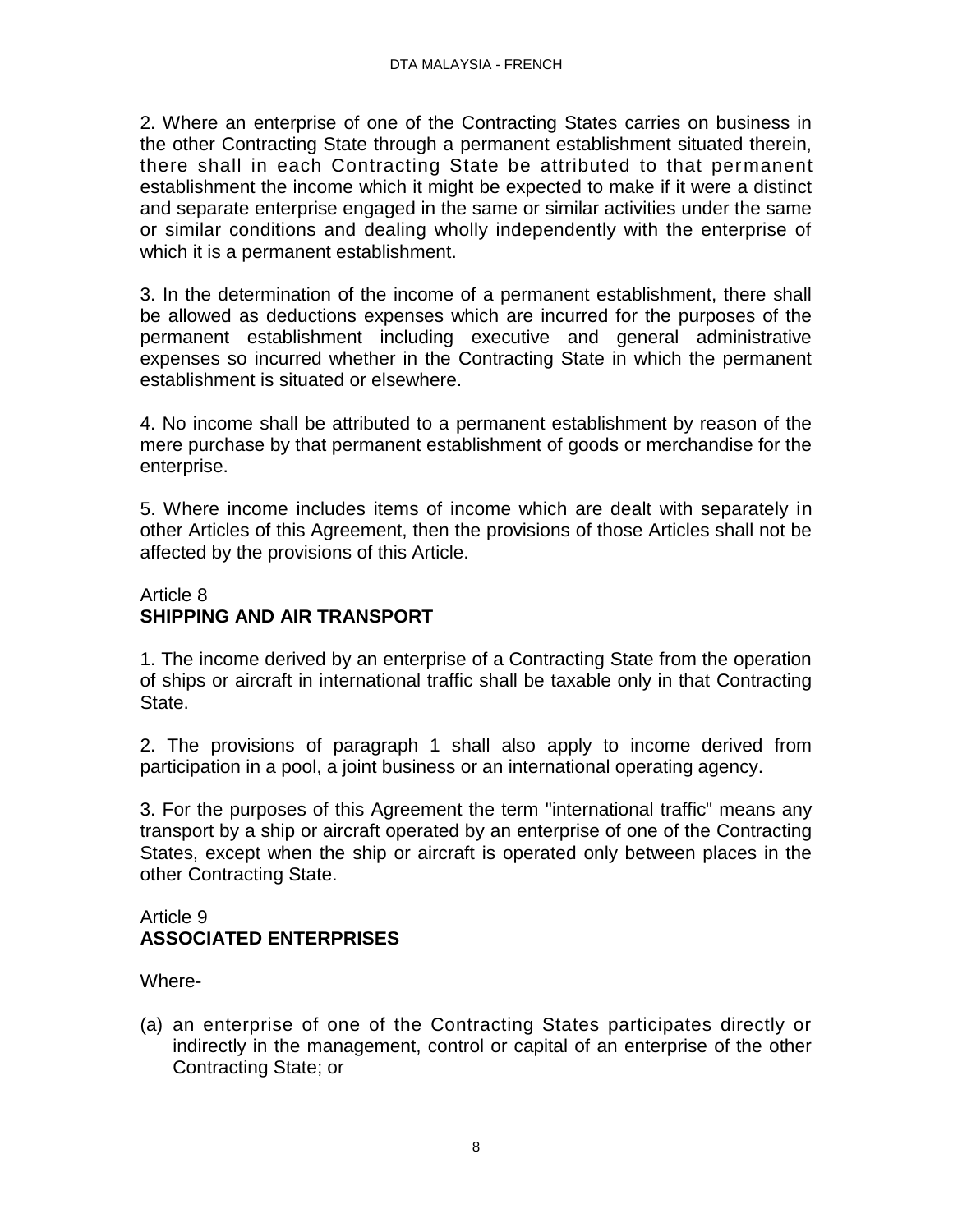(b) the same persons participate directly or indirectly in the management, control or capital of an enterprise of one of the Contracting States and of an enterprise of the other Contracting State.

and in either case, conditions are made or imposed between the two enterprises in their commercial or financial relations, which differ from those which would be made between independent enterprises, then, any income which would but for those conditions have accrued to one of the enterprises, but by reason of those conditions have not so accrued, may be included in the income of that enterprise and taxed accordingly.

# Article 10 **DIVIDEND**

1. Dividends paid by a company which is a resident of one of the Contracting States to a resident of the other Contracting State may be taxed in that other Contracting State if such recipient is the beneficial owner of the dividends.

# **Dividends Paid by a Company which is a Resident of France**

2. Notwithstanding the provision of paragraph 1 of this Article, dividends paid by a company which is a resident of France to a resident of Malaysia who is subject to tax in Malaysia in respect thereof, may be taxed in France in accordance with French law but the tax so charged shall not exceed:

- (a) 5 per cent of the amount of the dividends if the recipient is a company which holds directly or indirectly at least 10 per cent of the share capital of the company paying the dividends;
- (b) in all other cases, 15 per cent of the gross amount of the dividends.
- 3. (a) A resident of Malaysia who receives from a company which is resident in France dividends which, if received by a resident of France would entitle such resident to a fiscal credit (avoir fiscal), shall be entitled to a payment from the French Treasury equal to such credit (avoir fiscal) subject to deduction of the tax provided for in subparagraph (b) of paragraph 2 of this Article.

(b) The provisions of sub-paragraph (a) of this paragraph shall apply only to residents of Malaysia other than a company referred to in sub-paragraph (a) of paragraph 2 of this Article.

(c) The provisions of sub-paragraph (a) of this paragraph shall not apply if the recipient of the dividends referred to in sub-paragraph (a) of this paragraph and of the payment from the French Treasury provided for under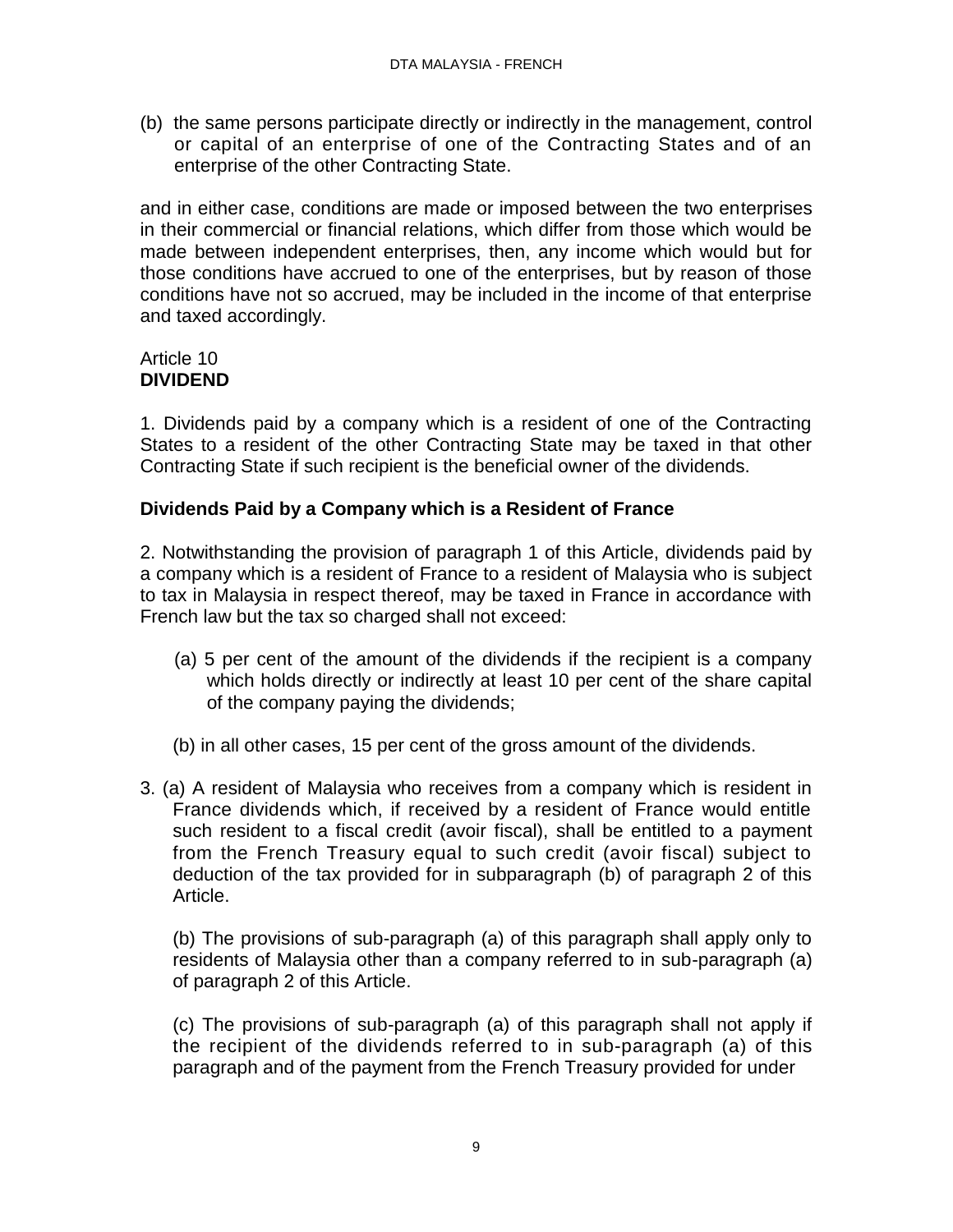sub-paragraph (a) of this paragraph is not subject to Malaysian tax in respect of these dividends and of that payment.

(d) Payments from the French Treasury provided for under subparagraph (a) of this paragraph shall be deemed to be dividends for the purposes of this Agreement.

4. (a) Where a prepayment (precompte) is levied in respect of dividends paid by a company which is a resident of France to a resident of Malaysia who is not entitled to the payment from the French Treasury referred to in paragraph 3 of this Article with respect to such dividends, the resident of Malaysia shall be entitled to a refund of that prepayment, subject to deduction of the tax with respect to the refunded amount in accordance with paragraph 2 of this Article.

(b) Amounts refunded under the provisions of sub-paragraph (a) of this paragraph shall be deemed to be dividends for the purposes of this Agreement.

5. When a company which is a resident of Malaysia has a permanent establishment in France, it may be subjected therein to a withholding tax provided by the French law but such tax shall not exceed 15 per cent of twothirds of the profits of the permanent establishment after payment of the corporation tax on those profits.

# **Dividends Paid by a Company which is a Resident of Malaysia**

6. Dividends paid by a company which is a resident of Malaysia to a resident of France who is subject to French tax in respect thereof shall be exempt from any tax in Malaysia which is chargeable on dividends in addition to the tax chargeable in respect of the income of the company. Nothing in this paragraph shall affect the provisions of the Malaysian law under which the tax in respect of a dividend paid by a company resident in Malaysia from which Malaysian tax has been, or has been deemed to be, deducted may be adjusted by reference to the rate of tax appropriate to the Malaysian year of assessment immediately following that in which the dividend was paid.

7. (a) Where a dividend was paid by a company-

- (i) which was a resident of both Malaysia and Singapore and the meeting at which the dividend was declared was held in Malaysia, or
- (ii) which was resident in Singapore and the time of payment of that dividend the company declared itself to be a resident of Malaysia for the purposes of Article VII of the Agreement between the Government of Malaysia and the Government of the Republic of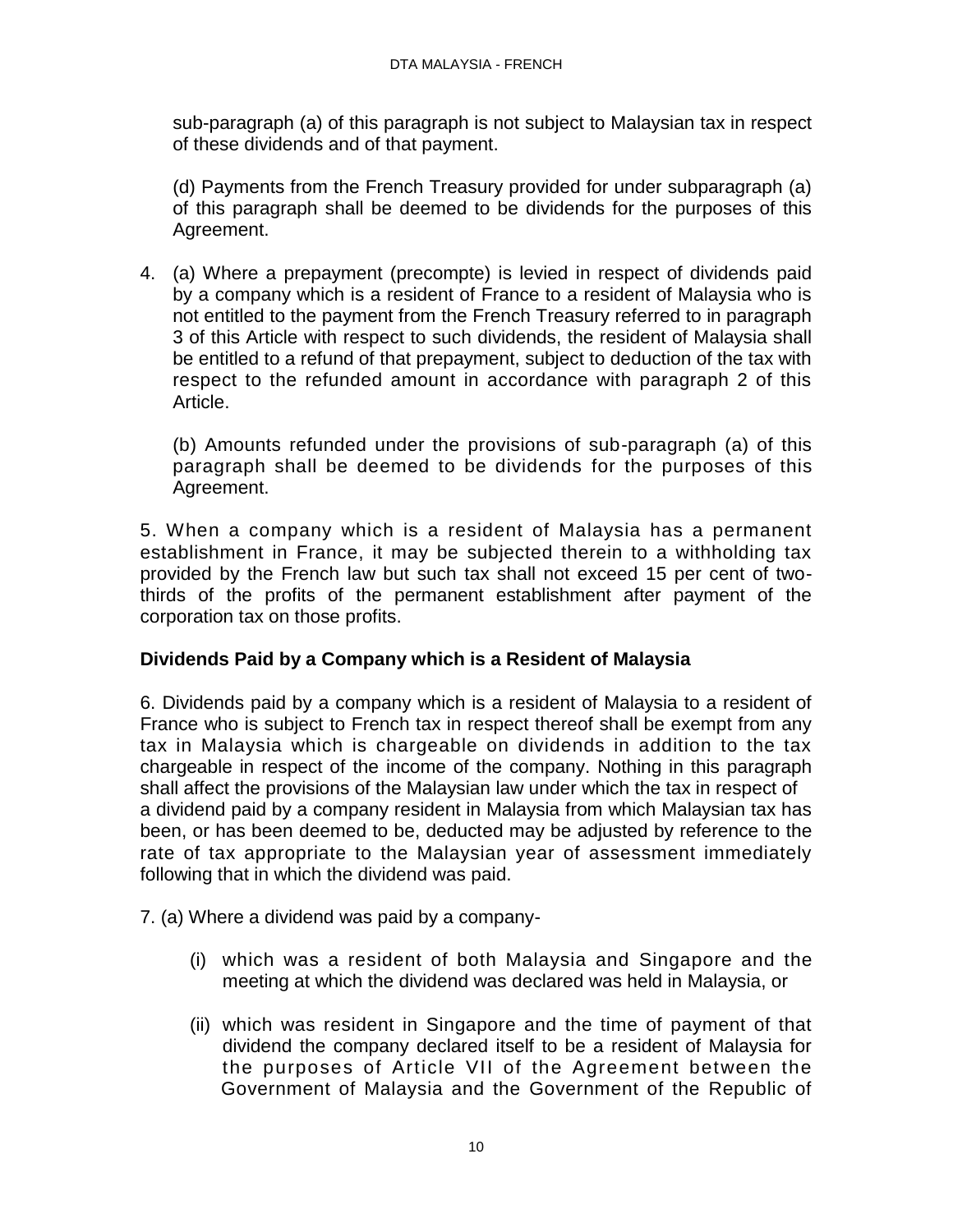Singapore for the Avoidance of Double Taxation and the Prevention of Fiscal Evasion with respect to taxes on income signed in Singapore on 26th December 1968, the dividend shall be deemed to have been paid by a company resident in Malaysia;

- (b) Where a dividend was paid by a company-
	- (i) which was resident of both Malaysia and Singapore and the meeting at which the dividend was declared was held in Singapore, or
	- (ii) which was resident in Malaysia and at the time of payment of that dividend the company declared itself to be a resident of Singapore for the purposes of Article VII of the Agreement between the Government of Malaysia and the Government of the Republic of Singapore for the Avoidance of Double Taxation and the Prevention of Fiscal Evasion with respect to taxes on income signed in Singapore on 26th December, 1968, the dividend shall be deemed to have been paid by a company not resident in Malaysia.

# **General Provisions**

8. The provisions of paragraphs 1, 2, 3 and 6 of this Article shall not apply if the recipient of the dividends, being a resident of one of the Contracting States has in the other Contracting State of which the company paying the dividends is a resident, a permanent establishment with which the holding by virtue of which the dividends are paid is effectively connected. In such a case, the provisions of Article 7 shall apply.

9. The term "dividends" as used in this Article means income from shares, mining shares, founder's shares or other rights, not being debt-claims, participating in profits, as well as income from other corporate rights assimilated to income from shares by the taxation law of the State of which the company making the distribution is a resident.

### Article 11 **INTEREST**

1. Interest arising in a Contracting State and paid to a resident of the other Contracting State may be taxed in that other State.

2. However, such interest may be taxed in the Contracting State in which it arises, and according to the law of that State but, if the recipient is the beneficial owner of the interest, the tax so charged shall not exceed 15 per cent of the amount of the interest.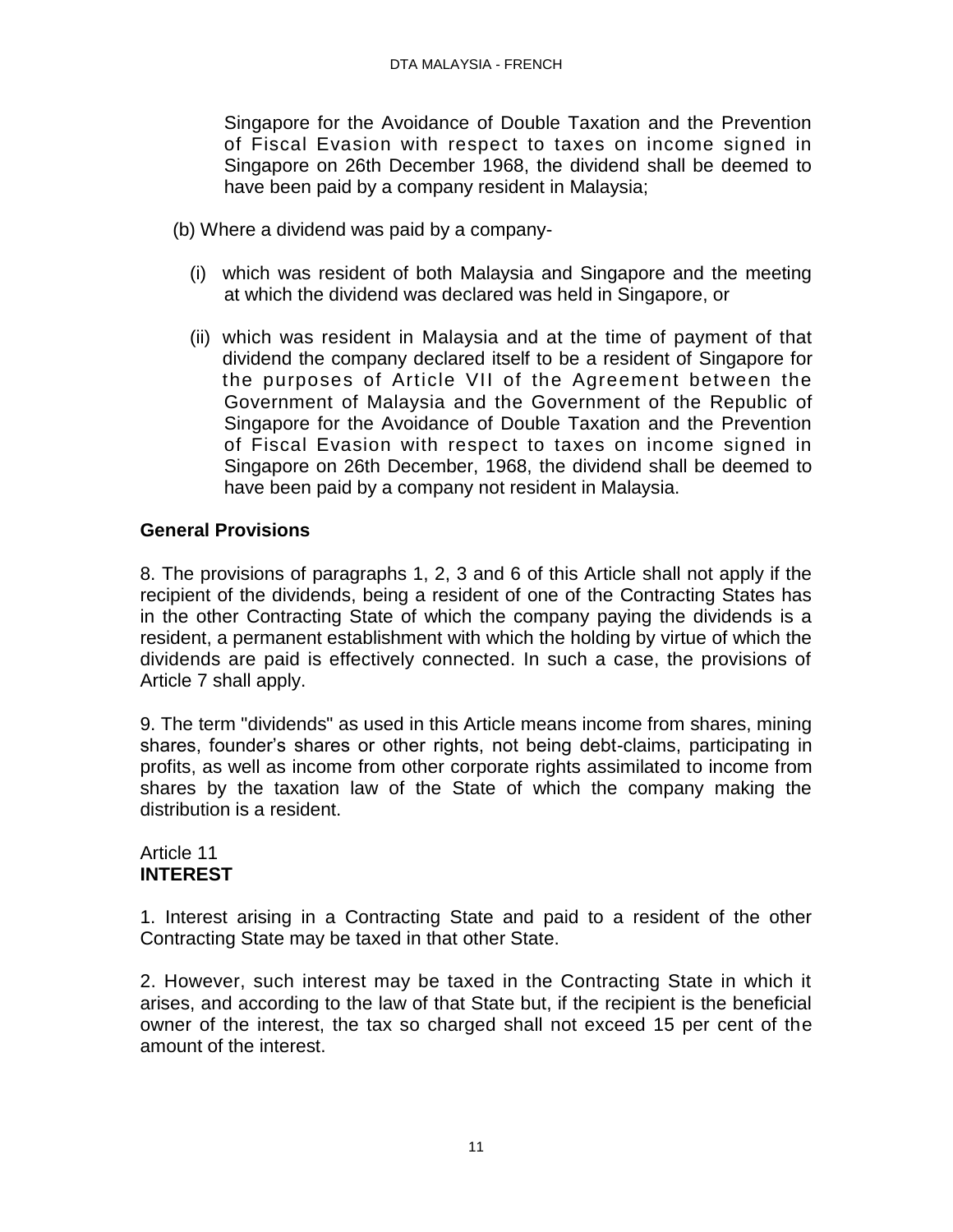3. Notwithstanding the provisions of paragraph 2 of this Article interest paid to a resident of France for approved loans shall be exempt from the Malaysian tax payable thereon. The term "approved loan" means any loan or other indebtedness approved by the competent authority of Malaysia as being made or incurred for the purpose of financing development projects or for the purchase of capital equipment for development projects in Malaysia.

4. The term "interest" as used in this Article means income from debt-claims of every kind, whether or not secured by mortgage, and whether or not carrying a right to participate in the debtor's profits, and in particular, income from government securities and income from bonds or debentures, including premiums and prizes attaching to bonds or debentures. Penalty charges for late payment shall not be regarded as interest for the purpose of this Article.

5. The provisions of paragraphs 2 and 3 shall not apply if the recipient of the interest, being a resident of one of the Contracting States, carries on in the other Contracting State in which the interest arises a trade business through a permanent establishment situated therein and the debt claim in respect of which the interest is paid is effectively connected with such permanent establishment. In such a case the provisions of Article 7 shall apply.

6. Interest shall be deemed to arise in a Contracting State when the payer is that Contracting State itself, a political sub-division, a local authority or statutory body thereof or resident of that State. Where however, the person paying the interest, whether he is a resident of a Contracting State or not, has in a Contracting State a permanent establishment in connection with which the indebtedness on which the interest is paid was incurred, and such interest is borne by such permanent establishment, then such interest shall be deemed to arise in the Contracting State in which the permanent establishment is situated.

7. Where, owing to a special relationship between the payer and the recipient or between both of them and some other person, the amount of the interest paid, having regard to the debt-claim for which it is paid, exceeds the amount which would have been agreed upon by the payer and the recipient in the absence of such relationship, the provisions of this Article shall apply only to the lastmentioned amount. In that case, the excess part of the payments shall remain taxable according to the law of each Contracting State, due regard being had to the other provisions of this Agreement.

# Article 12 **ROYALTIES**

1. Royalties arising in a Contracting State and paid to a resident of the other Contracting State may be taxed in that other Contracting State.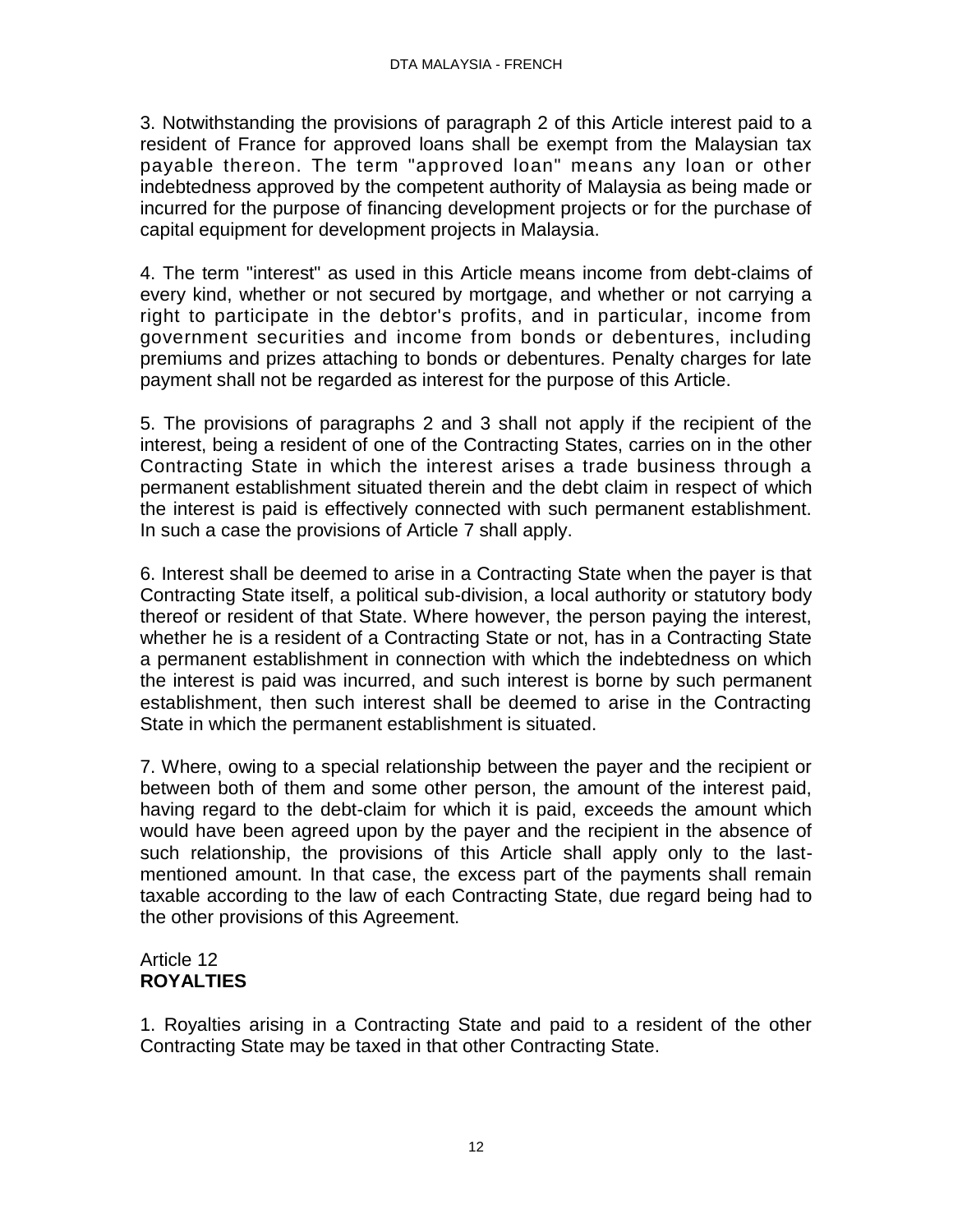2. However, such royalties may be taxed in the Contracting State in which they arise, and according to the law of that State, but if the recipient is the beneficial owner of the royalties, the tax so charged shall not exceed 10 per cent of the amount of the royalties.

3. Notwithstanding the provisions of paragraph 2 of this Article, royalties paid to a resident of France by a resident of Malaysia and approved by the competent authority of Malaysia shall be exempt from Malaysian tax payable thereon.

4. Notwithstanding the provisions of paragraphs 2 and 3 of this Article, royalties of the kind referred to in paragraph 5(b) of this Article may be taxed accordance with the law of the Contracting State in which they arise.

5. The term "royalties" as used in this Article means payments of any kind received as a consideration for-

- (a) the use of, or the right to use any patent, trade mark, design or model, plan, secret formula or process, any copyright of literary, artistic or scientific work, or for the use of, or the right to use, industrial, commercial, or scientific equipment, or for information concerning industrial, commercial or scientific experience;
- (b) the use of, or the right to use, cinematograph films, or works recorded on tapes for television broadcasting.

6. The provisions of paragraphs 2 and 3 of this Article shall not apply if the recipient of the royalties, being a resident of a Contracting State, has in the other Contracting State in which the royalties arise a permanent establishment with which the right or property giving rise to the royalties is effectively connected. In such a case, the provisions of Article 7 shall apply.

7. Royalties shall be deemed to arise in a Contracting State when the payer is that Contracting State itself, a political subdivision, local authority or statutory body thereof or a resident of that State. Where, however, the person paying the royalties, whether he is a resident of a Contracting State or not, has in a Contracting State a permanent establishment in connection with which the liability to pay the royalties was incurred, and such royalties are borne by such permanent establishment, then such royalties shall be deemed to arise in the Contracting State in which the permanent establishment is situated.

8. Where, owing to a special relationship between the payer and the recipient or between both of them and some other person, the amount of the royalties paid, having regard to the use, right or information for which they are paid, exceeds the amount which would have been agreed upon by the payer and the recipient in the absence of such relationship, the provisions of this Article shall apply only to the last-mentioned amount. In that case, the excess part of the payments shall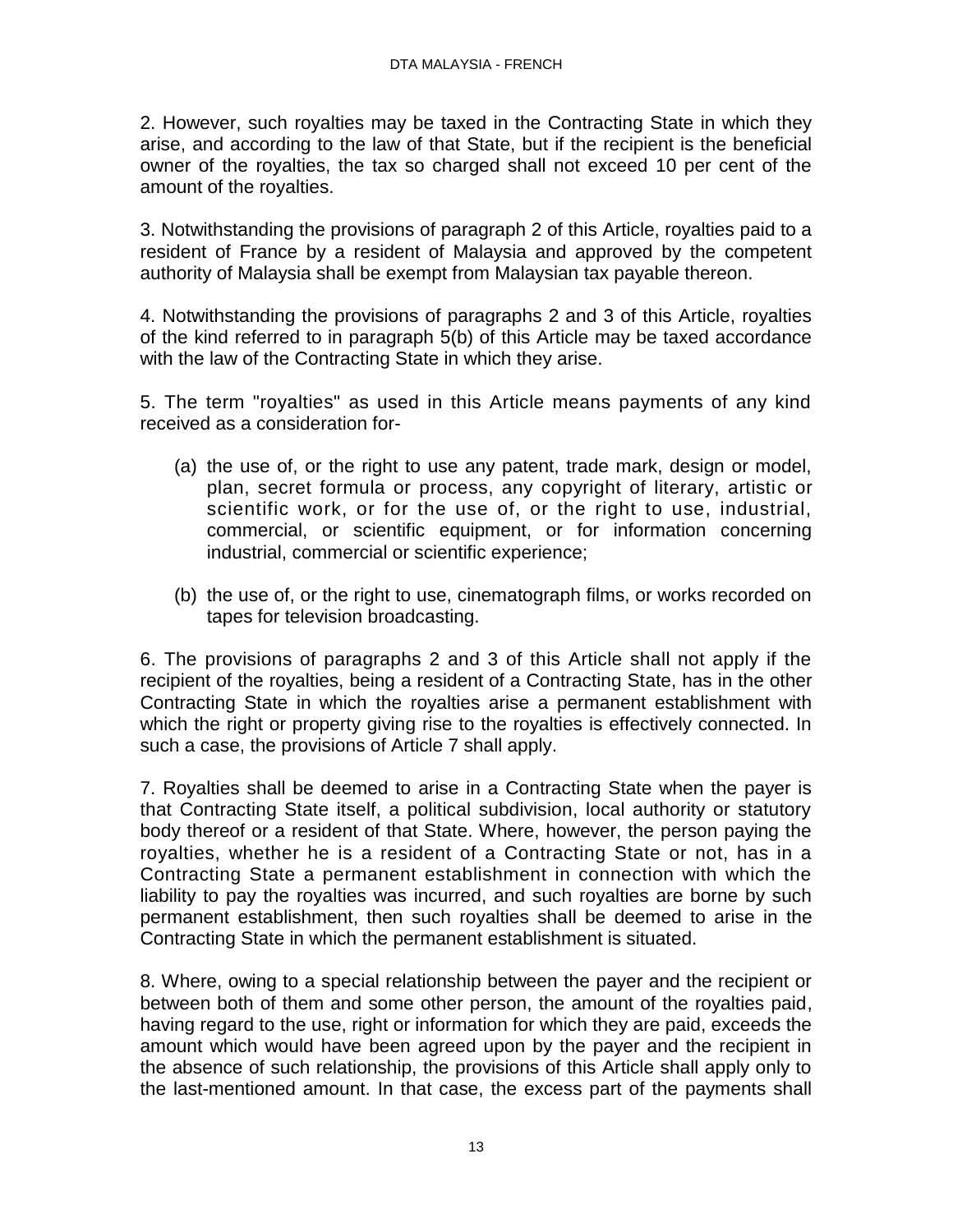remain taxable according to the law of each Contracting State, due regard being had to the other provisions of this Agreement.

### Article 13 **CAPITAL GAINS**

1. Gains from the alienation of immovable property, as defined in paragraph 2 of Article 6 and from the sale or exchange of shares or comparable interests on a real property co-operative or in company whose assets consist principally of such property, may be taxed in the Contracting State in which such property is situated.

2. Gains from the alienation of movable property forming part of the business property of a permanent establishment which an enterprise of a Contracting State has in the other Contracting State including such gains from the alienation of such a permanent establishment (alone or together with the whole enterprise) may be taxed in the other State. However, gains from the alienation of ships and aircraft operated in international traffic and movable property pertaining to the operation of such ships and aircraft, shall be taxable only in the Contracting State of which the enterprise is a resident.

3. Gains from the alienation of any property other than those mentioned in paragraphs 1 and 2 shall be taxable only in the Contracting State of which the alienator is a resident.

### Article 14 **DEPENDENT PERSONAL SERVICES**

1. Subject to the provisions of Articles 16, 18 and 19 salaries, wages, and other similar remuneration derived by an individual who is a resident of one of the Contracting States in respect of an employment shall be taxable only in that Contracting State unless the employment is exercised in the other Contracting State. If the employment is so exercised, such remuneration as is derived therefrom may be taxed in that other Contracting State.

2. Notwithstanding the provisions of paragraph 1 of this Article, an individual who is a resident of Malaysia shall be taxable only in Malaysia on remuneration in respect of an employment exercised in France if-

- (a) he is present in France for a period or periods not exceeding in the aggregate 183 days in the calendar year concerned; and
- (b) he is present in France for a continuous period not exceeding 183 days; and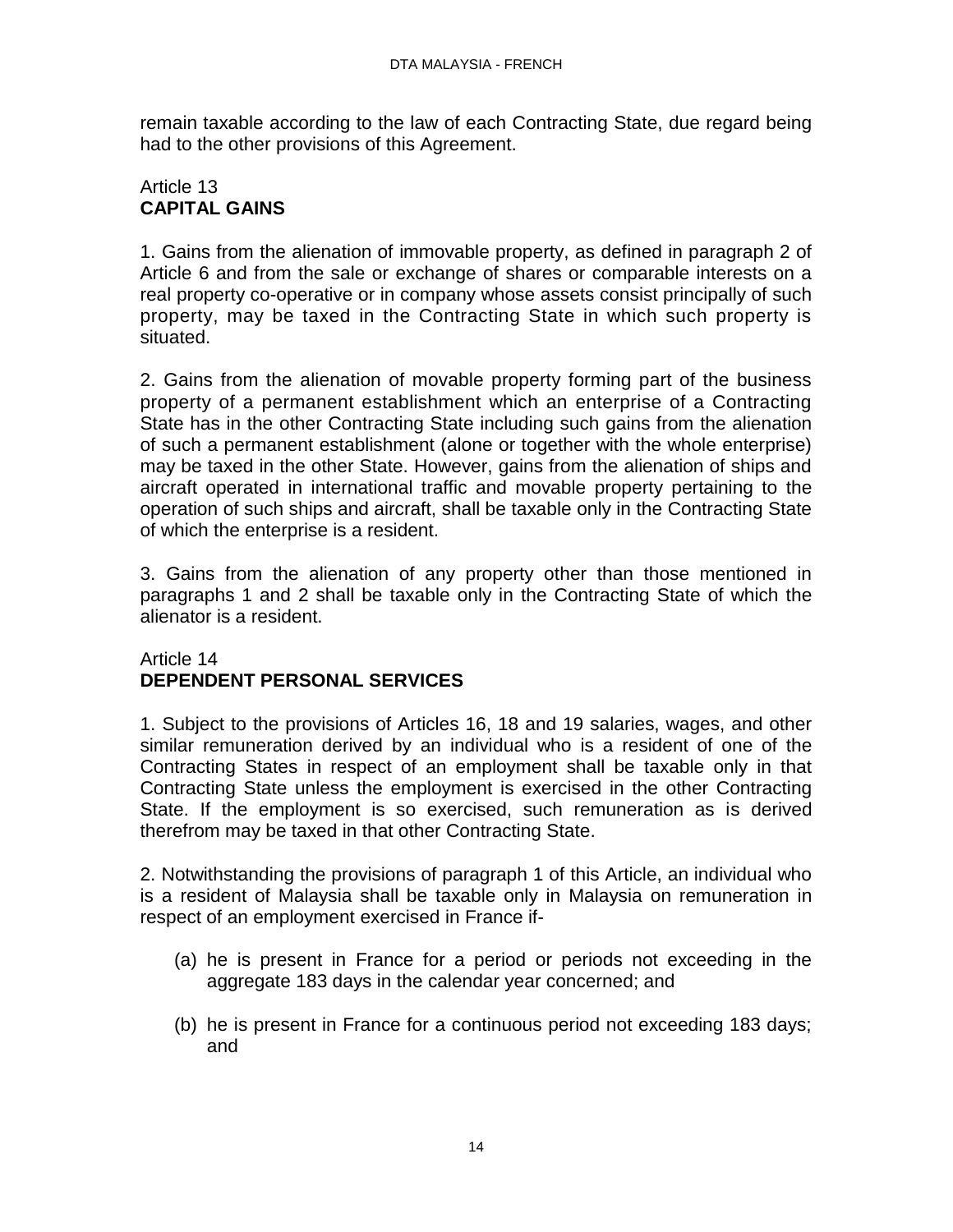- (c) the remuneration is paid by, or on behalf of, an employer who is not a resident of France; and
- (d) the remuneration is not borne by a permanent establishment which the employer has in France.

3. Notwithstanding the provisions of paragraph 1 of this Article, an individual who is a resident of France shall be taxable only in France on remuneration in respect of an employment exercised in Malaysia if-

- (a) he is present in Malaysia for a period or periods not exceeding in the aggregate 183 days during any basis year for a year of assessment; and
- (b) he is present in Malaysia for a continuous period not exceeding 183 days; and
- (c) the remuneration is paid by, or on behalf of, an employer who is not a resident of Malaysia; and
- (d) the remuneration is not borne by a permanent establishment which the employer has in Malaysia.

### Article 15 **INDEPENDENT PERSONAL SERVICES**

1. Remuneration derived by an individual who is a resident of a Contracting State in respect of professional services or other independent activities of a similar character shall be taxable only in that Contracting State unless such services or activities are exercised in the other Contracting State. If the professional services or the other activities are so exercised, such remuneration as is derived therefrom may be taxed in that other Contracting State.

2. Notwithstanding the provisions of paragraph 1 of this Article, an individual who is a resident of Malaysia shall be taxable only in Malaysia on remuneration in respect of such services or activities exercised in France if:

- (a) he is present in France for a period or periods not exceeding in the aggregate 183 days during the calendar year concerned, and
- (b) he is present in France for a continuous period not exceeding 183 days, and
- (c) the remuneration is not deductible in computing the income of any person chargeable to French tax.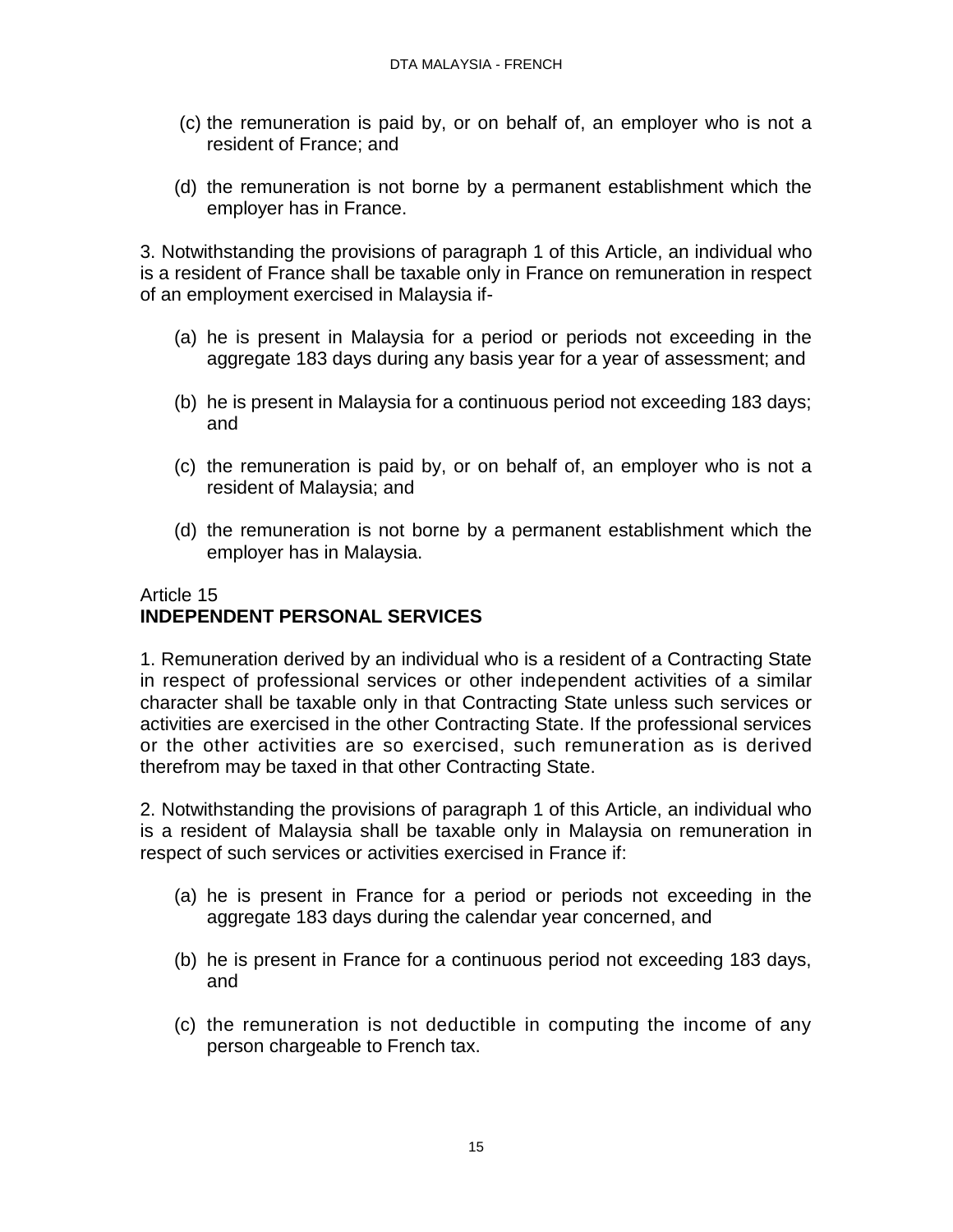3. Notwithstanding the provisions of paragraph 1 of this Article, an individual who is a resident of France shall be taxable only in France on remuneration in respect of such services or activities exercised in Malaysia if:

- (a) he is present in Malaysia for a period or periods not exceeding in the aggregate 183 days during any basis year for a year of assessment; and
- (b) he is present in Malaysia for a continuous period not exceeding 183 days; and
- (c) the remuneration is not deductible in computing the income of any person chargeable to Malaysian tax.

# Article 16 **DIRECTOR'S FEES**

Notwithstanding the provisions of Articles 14 and 15 directors' fees and similar payments derived by a resident of one of the Contracting States in his capacity as a member of the board of directors of a company which is a resident of the other Contracting State may be taxed in that other Contracting State.

# Article 17 **ARTISTES AND ATHLETES**

1. Notwithstanding the provisions of Articles 14 and 15 income derived by public entertainers (such as stage, motion picture, radio or television artistes and musicians) or athletes, from their personal activities as such may be taxed in the Contracting State in which these activities are exercised.

2. The provisions of paragraph 1 shall not apply to remuneration or profits derived from activities exercised in one of the Contracting States by public entertainers if the visit to that Contracting State is directly or indirectly supported, wholly or substantially from the public funds of the other Contracting State, a political sub-division, local authority or statutory body thereof.

3. Where the personal activities referred to in paragraph 1 are provided in one of the Contracting States by an enterprise of the other Contracting State, the profits derived from providing these activities by such on enterprise may be taxed in the first-mentioned Contracting State unless the enterprise is substantially supported by public funds of the other Contracting State, a political sub-division, a local authority or statutory body thereof.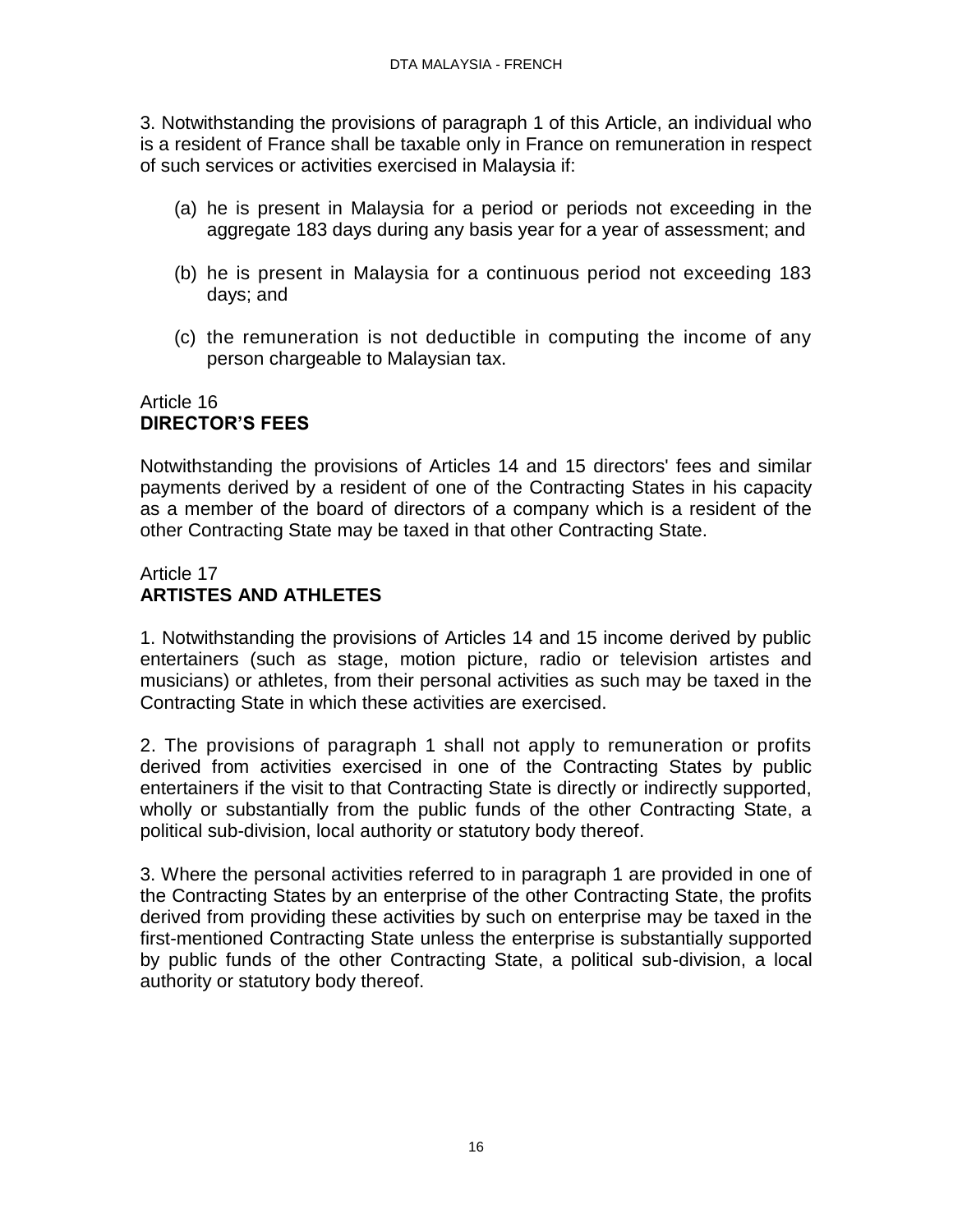#### Article 18 **PENSION**

Subject to the provisions of Article 19, pensions and other similar remuneration paid to a resident of a Contracting State in consideration of past employment shall be taxable only in that Contracting State.

### Article 19 **GOVERNMENT REMUNERATION AND PENSION**

1. Remuneration paid by or out of funds created by a Contracting State to any individual who is a national of that Contracting State without being a national of the other Contracting State in respect of services rendered to that Contracting State in the discharge of functions of a governmental nature shall be exempt from tax in the other Contracting State.

2. The provisions of paragraph 1 of this Article shall not apply to remuneration in respect of services rendered in connection with any trade or business carried on by a Contracting State.

3. Any pensions paid by or out of funds created by a Contracting State, a political sub-division, a local authority or statutory body thereof to any individual in respect, or one of their public establishments to any individual in consideration of past services rendered to that Contracting State in the discharge of functions of a governmental nature may be taxed in that Contracting State.

### Article 20 **STUDENTS AND APPRENTICES**

1. An individual who is a resident of one of the Contracting States and who visits in the other Contracting State solely as a student at a recognized university, college, school or other similar recognized educational institution in that other Contracting State or as a business or technical apprentice therein, for a period not exceeding five years from the date of his first arrival in that other Contracting State in connection with that visit shall be exempt from tax in that other Contracting State on-

- (a) all remittances from abroad for the purposes of his maintenance, education or training; and
- (b) any remuneration for personal services rendered in that other Contracting State with a view to supplementing the resources available to him for such purposes.

2. An individual who is a resident of one of the Contracting States and who visits the other Contracting State for the purposes of study, research or training solely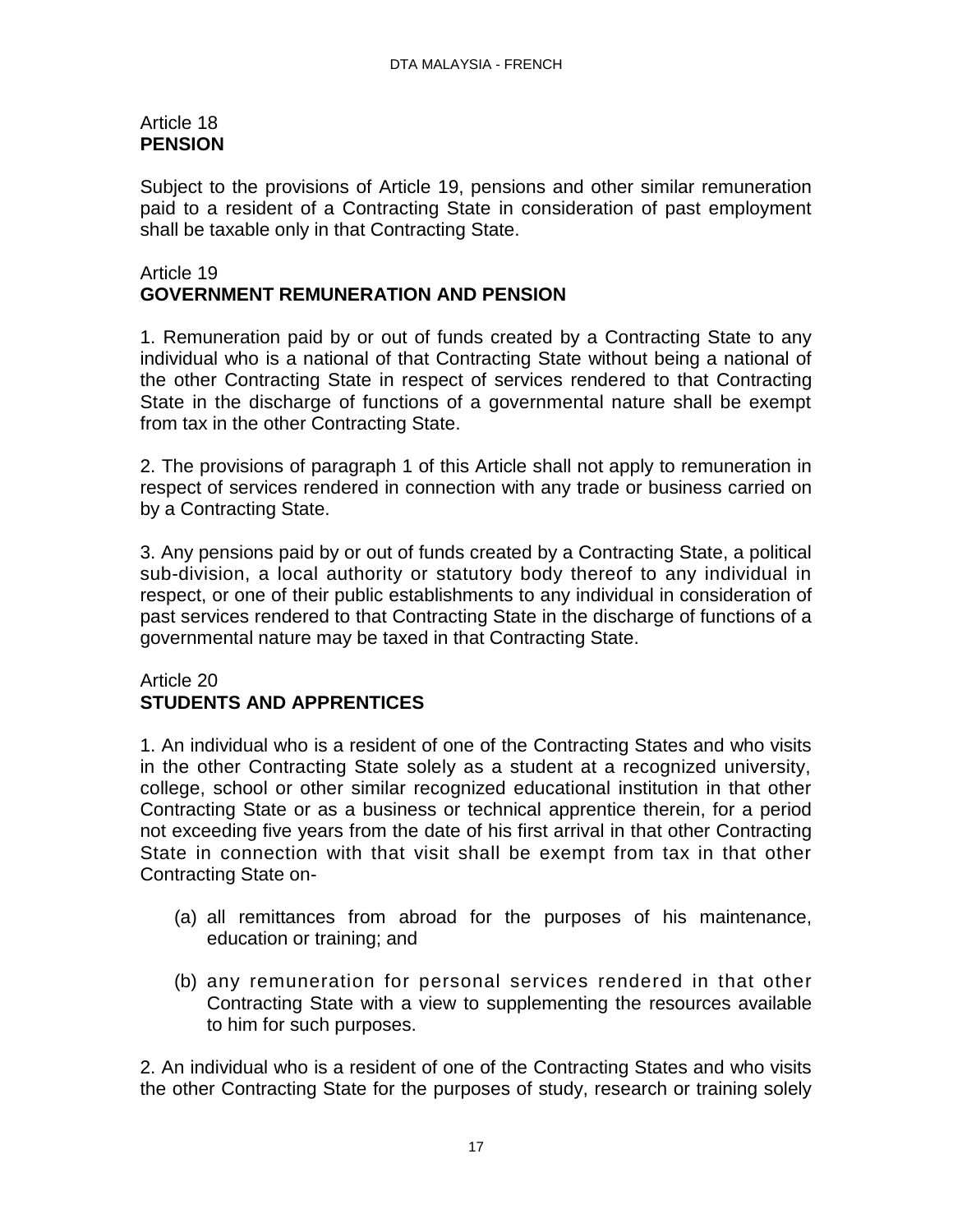as a recipient of a grant, allowance or award from one of the Contracting States, a political subdivision, a local authority or statutory body thereof or from a scientific educational, religious or charitable organisation or under a technical assistance programme entered into by one of the Contracting States, a political subdivision, a local authority or statutory body thereof for a period not exceeding five years from the date of his first arrival in that other Contracting State in connection with that visit shall be exempt from tax in that other Contracting State on-

- (a) the amount of such grant, allowance or award;
- (b) all remittances from abroad for the purposes of his maintenance, education or training; and
- (c) any remuneration in respect of services in that other Contracting State if such services are performed in connection with his study, research, training or are incidental thereto.

3. An individual who is a resident of one of the Contracting States and who visits the other Contracting State solely as an employee of, or under contract with, one of the Contracting States, a political sub-division, a local authority or statutory body thereof, or an enterprise of the first-mentioned Contracting State solely for the purpose of acquiring technical, professional or business experience for a period not exceeding 12 months from the date of his first arrival in that other Contracting State in connection with that visit shall be exempt from tax in that other Contracting State on-

- (a) all remittances from abroad for the purposes of his maintenance, education or training; and
- (b) any remuneration for personal services rendered in that other Contracting State, provided such services are in connection with his studies or training or incidental thereto.

4. For the purposes of this Article and Article 21 an individual shall be deemed to be a resident of a Contracting State if he is a resident in that Contracting State in the calendar year in which he visits the other Contracting State or the immediately preceding calendar year.

### Article 21 **PROFESSORS, TEACHER AND RESEARCHERS**

1. An individual who is a resident of one of the Contracting States and who, at the invitation of the Government of the other Contracting State or of a recognised university, college, school or other similar recognised educational institution situated in that other Contracting State, visits that other Contracting State for the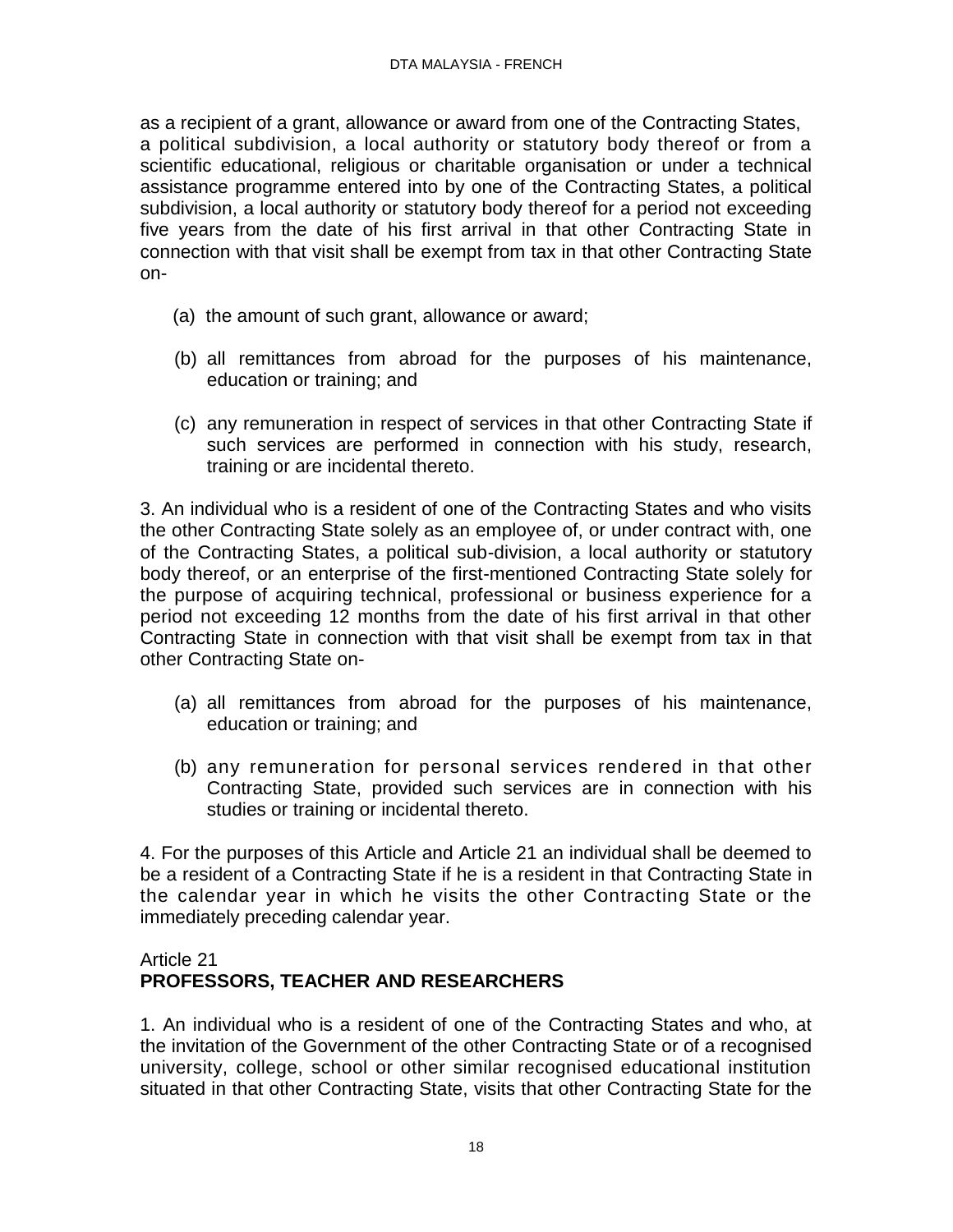primarily purpose of teaching or engaging in research, or both, at such recognised educational institution shall be exempt from tax in that other Contracting State on his income from personal services for teaching or research or both at such recognised educational institution, for a period not exceeding two years from the date of his arrival in that other Contracting State.

2. This Article shall not apply to income derived from research if such research is undertaken primarily for the private benefit of specific person or persons.

### Article 22 **INCOME OF CONTRACTING STATES AND INSTITUTIONS**

1. Either Contracting State shall be exempt from tax in the other Contracting State in respect of any income derived by such Contracting State from the other Contracting State.

- 2. The provisions of paragraph 1 of this Article shall also apply:
	- (a) in the case of Malaysia-
		- (i) the Governments of the States;
		- (ii) the local authorities;
		- (iii) the Bank Negara Malaysia; and
		- (iv) such institutions the capital of which is wholly owned by the Government of Malaysia or the Governments of the States or the local authorities, as may be agreed between the competent authorities of the two Contracting States;
	- (b) in the case of France-
		- (i) the local authorities;
		- (ii) the Bank of France (Banque de France); and
		- (iii) such institutions the capital of which is wholly owned by the State or by local authorities insofar as they engaged in public interest activities, as may be agreed between the competent authorities of the two Contracting States.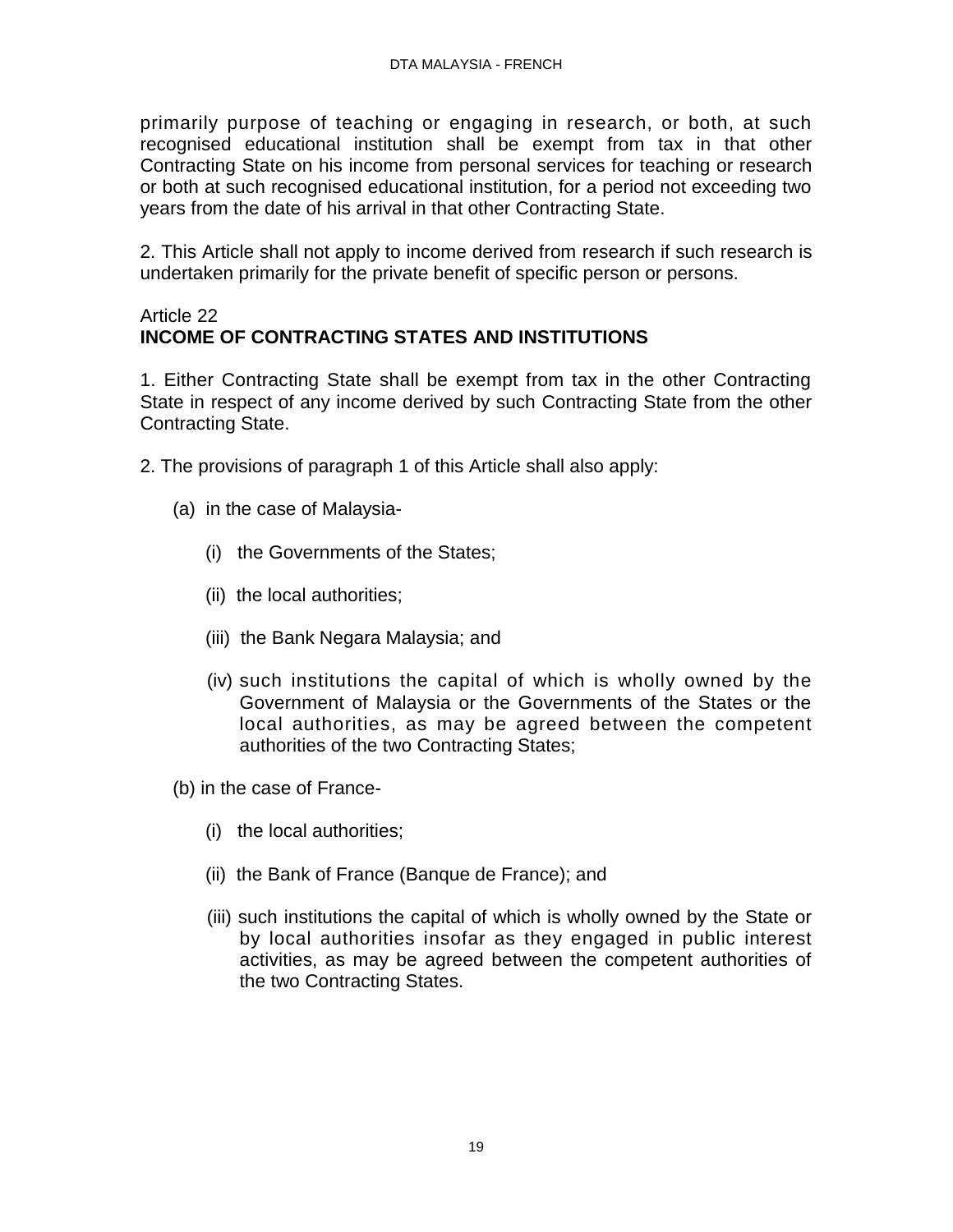### Article 23 **METHOD FOR ELIMINITION OF DOUBLE TAXATION**

Double taxation shall be avoided as following manner:

1. In the case of France:

- (a) income other than that mentioned in subparagraph (b) below shall be exempt from French tax mentioned in subparagraph(b) of paragraph 1 of Article 2 if the income is taxable in Malaysia under the Agreement and the law of Malaysia;
- (b) as regards income mentioned to in Articles 10, 11, 12, 15, 16 and 17 which has borne the Malaysian tax in accordance with the provisions of these Articles, France shall allow to a resident of France receiving such income from Malaysia a tax credit corresponding to the amount of tax levied in Malaysia. Such tax credit is to be treated as income for taxation purposes. Such tax credit not exceeding the amount of French tax levied on the such income, shall be allowed against taxes mensioned in subparagraph (b) of paragraph 1 of Article 2, in the bases of which such income is included. In the case of royalties referred to in subparagraph (b) of paragraph 5 of Article 12 the tax credit shall not exceed 15 per cent of the gross amount of royalties;
- (c) for the purpose of subparagraph (b) above, the tax levied in Malaysia shall be deemed to include:
	- (i) the amount of Malaysian tax which would have been paid if the Malaysian tax have been exempted in accordance with the special incentive measures designed to promote economic development in Malaysia, which are in effective on the date of signature of this Agreement, or which may be introduced in future in Malaysia tax laws in modification of, or in addition to, the existing measures; the scope of the benefit accorded to taxpayers by the aforesaid measures shall be agreed by the competent authorities of both Contracting States;
	- (ii) in the case of interest to which paragraph 3 of Article 11 applies the amount referred to in subparagraph (i) above is a sum equivalent to tax at a rate of 15 per cent of the gross amount of such interest;
	- (iii) in the case of royalties to which paragraphs 2 and 3 of Article 12 apply the amount referred to in subparagraph (i) above is a sum equivalent to tax at a rate of 15 per cent of the gross amount of such royalties;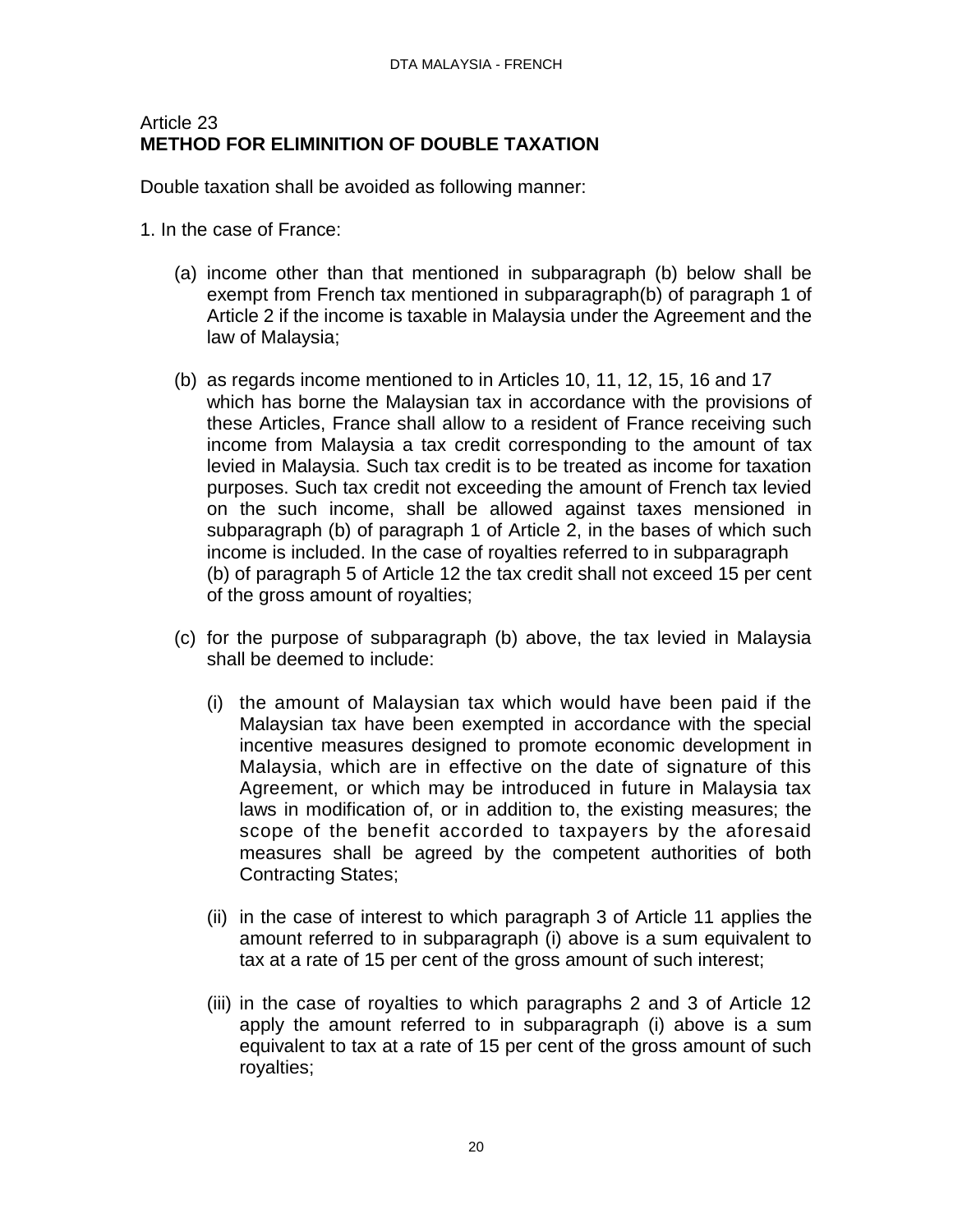(d) notwithstanding the subparagraphs (a) and (b) French tax may be computed on income chargeable in France by virtue of this Agreement at the rate appropriate to the total of the income chargeable in accordance with French law. Editor's Note: New subparagraphs (e) and (f) have been added by Article 4(b) of the Protocol signed January 31, 1991.

2. In the case of Malaysia, subject to the provisions of the law of Malaysia regarding the allowance as a credit against Malaysian tax of tax payable in any country other than Malaysia, the amount of French tax payable under the law of France and in accordance with the provisions of this Agreement, by a resident of Malaysia in respect of income from sources within France which has been subjected to tax both in France and Malaysia shall be allowed as a credit against Malaysian tax payable in respect of such income, but in an amount not exceeding that portion of the Malaysian tax which such income bears to the entire income chargeable to Malaysian tax.

## Article 24 **NON-DISCRIMINATION**

1. The nationals of one of the Contracting States shall not be subjected in the other Contracting State to any taxation or any requirement connected therewith which is other or more burdensome than the taxation and connected requirements to which nationals of that other Contracting State in the same circumstances and under the same conditions are or may be subjected.

2. The taxation on a permanent establishment which an enterprise of one of the Contracting States has in the other Contracting State shall not be less favourably levied in that other Contracting State than the taxation levied on enterprises of that other Contracting State carrying on the same activities in the same circumstances and under the same conditions.

3. Enterprises of one of the Contracting States, the capital of which is wholly or partly owned or controlled, directly or indirectly, by one or more residents of the other Contracting State, shall not be subjected in the first-mentioned Contracting State to any taxation or any requirement connected therewith which is other or more burdensome than the taxation and connected requirements to which other similar enterprises of that first-mentioned Contracting State in the same circumstances and under the same condition.

4. Nothing contained in this Article shall be construed as obliging a Contracting State to grant to individuals not resident in that Contracting State any of the personal allowances, reliefs and reductions for tax purposes which are by law available only to residents of that Contracting State.

5. Nothing contained in this article shall be construed as obliging a Contracting State to grant to nationals of the other Contracting State not residents of the first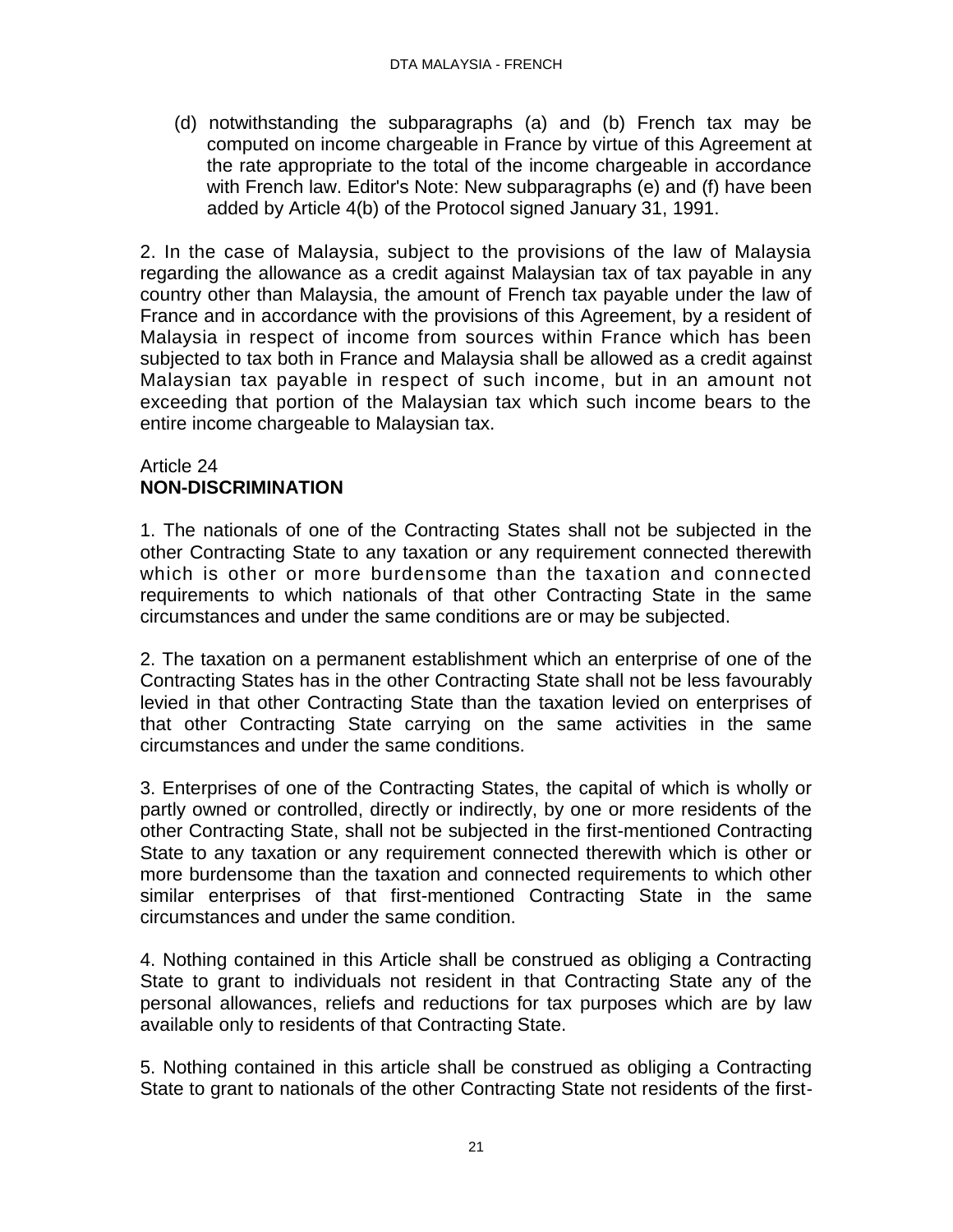mentioned Contracting State those personal allowances, reliefs and reductions for tax purposes which are by law available only to nationals of the firstmentioned Contracting State or to such other persons specified therein who are not resident in that Contracting State.

6. In this Article the term "taxation" means taxes which are the subject of this Agreement.

### Article 25 **MUTUAL AGREEMENT PROCEDURE**

1. Where a resident of one of the Contracting States considers that the actions of one or both of the Contracting States result or will result in taxation not in accordance with this Agreement, he may, notwithstanding the remedies provided by the taxation laws in force in the Contracting States, present his case to the competent authority of the Contracting State of which he is a resident.

2. The competent authority of the first-mentioned Contracting State shall endeavour, if the objection appears to it to be justified and if it is not itself able to arrive at an appropriate solution, to resolve that case by mutual agreement with the competent authority of the other Contracting State with a view to the avoidance of taxation which is not in accordance with this Agreement.

3. The competent authorities of the Contracting States shall endeavour to resolve by mutual agreement any difficulties or doubts arising as to the application of this Agreement. They may also consult together for the elimination of double taxation in cases not provided for in this Agreement.

4. The competent authorities of the Contracting States may communicate with each other directly for the purpose of reaching an agreement in the sense of the preceding paragraphs.

5. The competent authorities of the Contracting States shall settle the mode of application of this Agreement.

### Article 26 **EXCHANGE OF INFORMATION**

1. The competent authorities of the Contracting States shall exchange such information or documents as is necessary for carrying out the provisions this Agreement or for the prevention or detection of evasion or avoidance of the taxes which are the subject of this Agreement. Any information or document so exchanged shall be treated as secret and shall be disclosed only to persons or authorities other than those, including a courts or administrative body, concerned with assessment, collection, enforcement, appeals or prosecution in respect of the taxes which are the subject matter of this Agreement.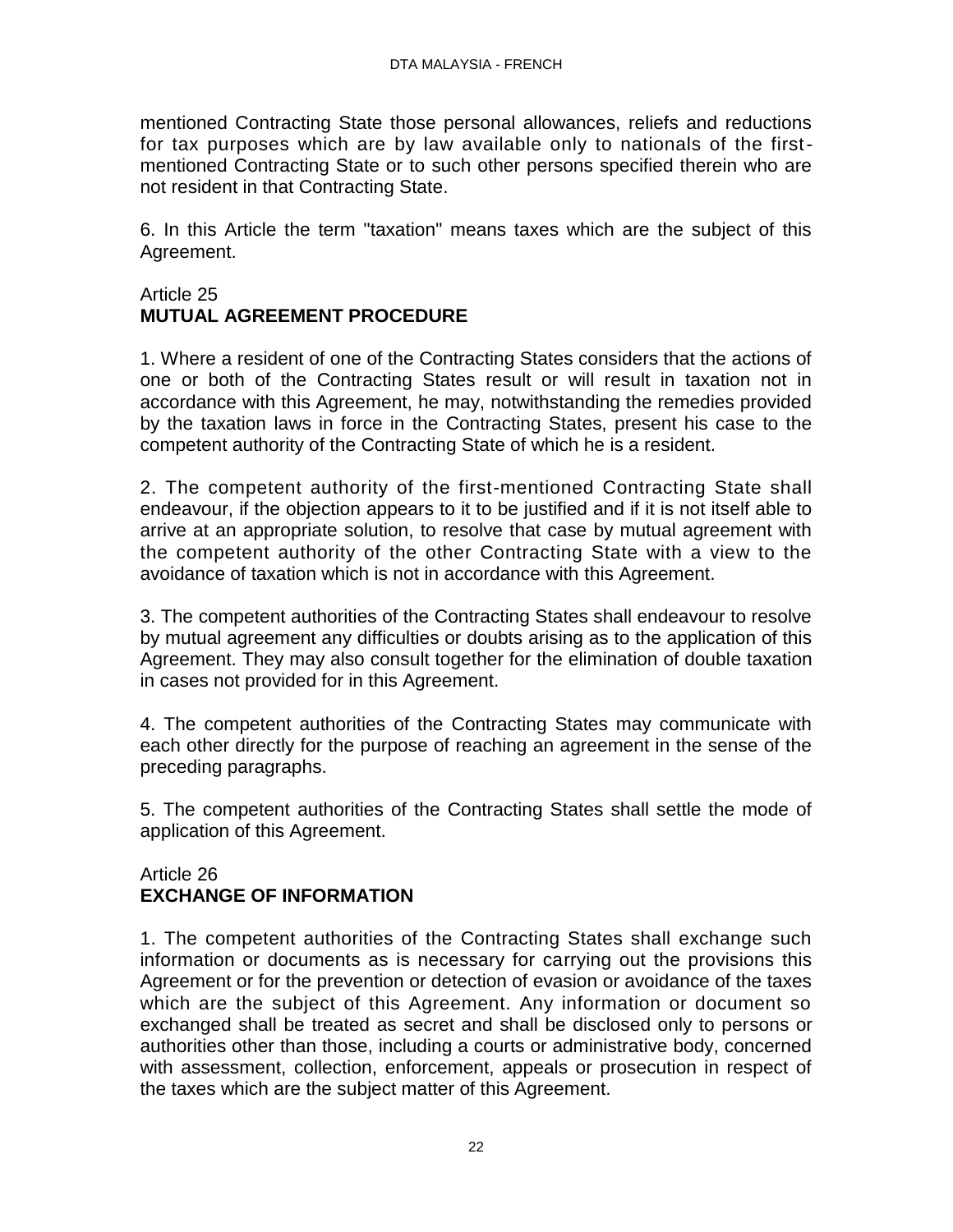2. In no case shall the provisions of paragraph 1 be construed so as to impose on a Contracting State the obligation:

- (a) to carry out administrative measures at variance with the laws or the administrative practice of that or of the other Contracting State;
- (b) to supply information or documents which are not obtainable under the laws or in the normal course of the administration of that or of the other Contracting State;
- (c) to supply information or documents which would disclose any trade, business, industrial, commercial or professional secret or trade process or information the disclosure of which would be contrary to public policy.

### Article 27 **DIPLOMATIC AND CONSULAR OFFICIALS**

1. Nothing in this Agreement shall affect the fiscal privileges of diplomatic or consular officials under the general rules of international law or under the provisions of special agreements.

2. This Agreement shall not apply to International Organisations, to organs or officials thereof and to persons who are members of a diplomatic or consular mission of a third State, being present in a Contracting State and not treated in either Contracting State as residents in respect of taxes on income.

### Article 28 **TERRITORIAL EXTENSION**

1. This Agreement may be extended, either in its entirety or with any necessary modifications by agreement between Contracting States to the overseas territories of the French Republic which impose taxes substantially similar in character to those to which the Agreement applies. Any such extension shall take effect from such date and subject to such modifications and conditions, including conditions as to termination, as may be specified and agreed between the Contracting States in notes to be exchanged through the diplomatic channel or in any other manner in accordance with their constitutional procedures.

2. Unless otherwise agreed by both Contracting States, the termination of the Agreement by one of them under Article 30 shall terminate, in the manner provided for in that Article, the application of the Agreement to any territory to which it has been extended under this Article.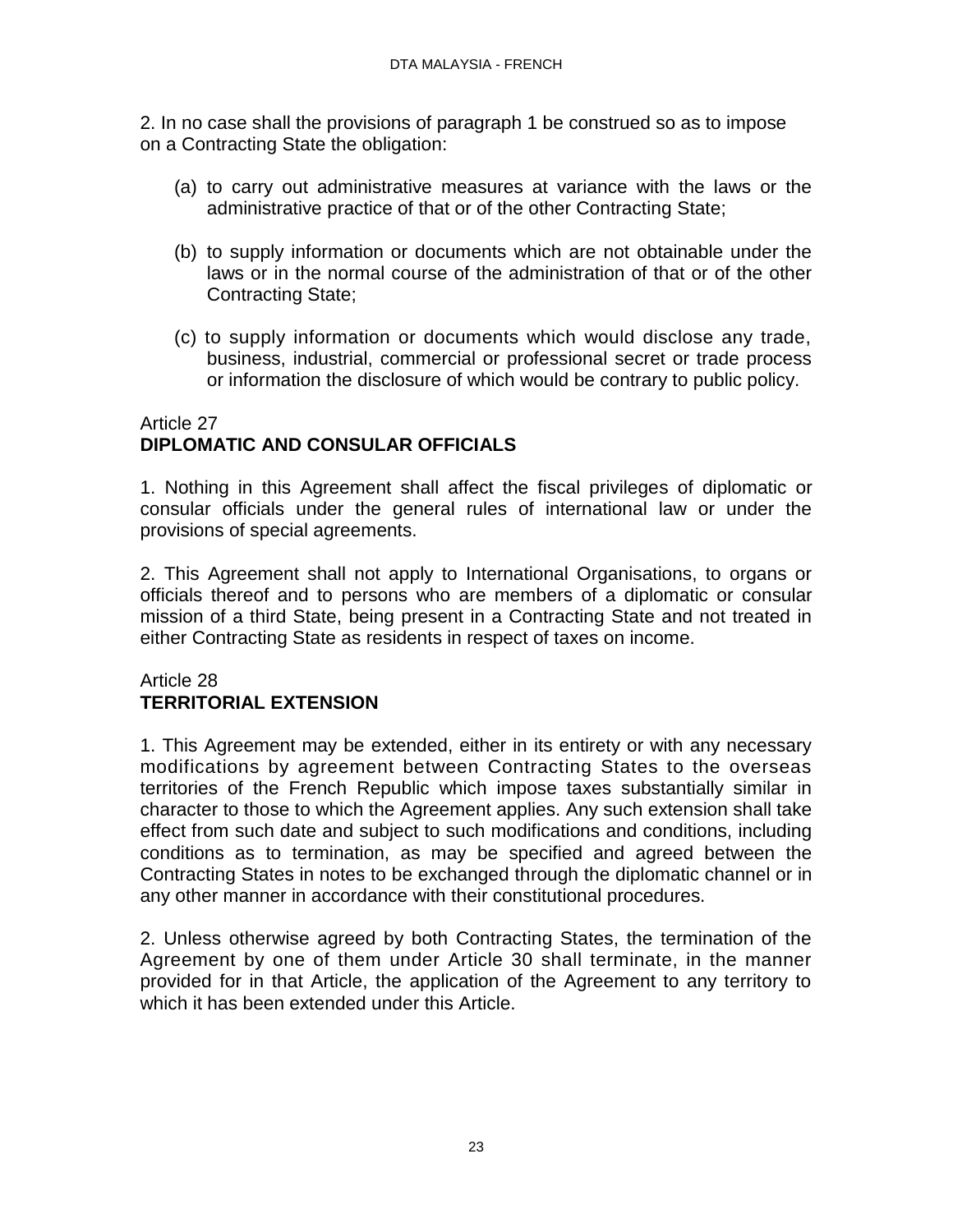# Article 29 **ENTRY INTO FORCE**

Each of the Contracting States shall notify to the other of the completion of the procedures required by its law for the bringing into force of this Agreement. The Agreement shall enter into force on the date of the later of these notifications and shall thereupon have effect:

(a) in Malaysia

as respects Malaysian tax for the year of assessment beginning on the 1st day of January, 1974 and subsequent years of assessment;

(b) in France

as respects French tax for the year of assessment beginning on the 1st January, 1973 and subsequent assessment years.

#### Article 30 **TERMINATION**

This Agreement shall continue in effect indefinitely, but either of the Contracting States may, on or before 30th June in any calendar year after the year 1977 give to the other Contracting State written notice of termination and in such event this Agreement shall cease to be effective:

(a) in Malaysia

as respects Malaysian tax for the year of assessment next following the year in which such notice is given and subsequent years of assessment;

(b) in France

as respects French tax for the year of assessment in which such notice is given and subsequent years of assessment.

IN WITNESS whereof the undersigned, duly authorised thereto, have signed this Agreement.

DONE in duplicate at Paris, this twenty-fourth day of April of the year one thousand nine hundred and seventy-five in Bahasa Malaysia and French, both texts being equally authentic.

Malaysia the French Republic

For the Government of **For the Government of** For the Government of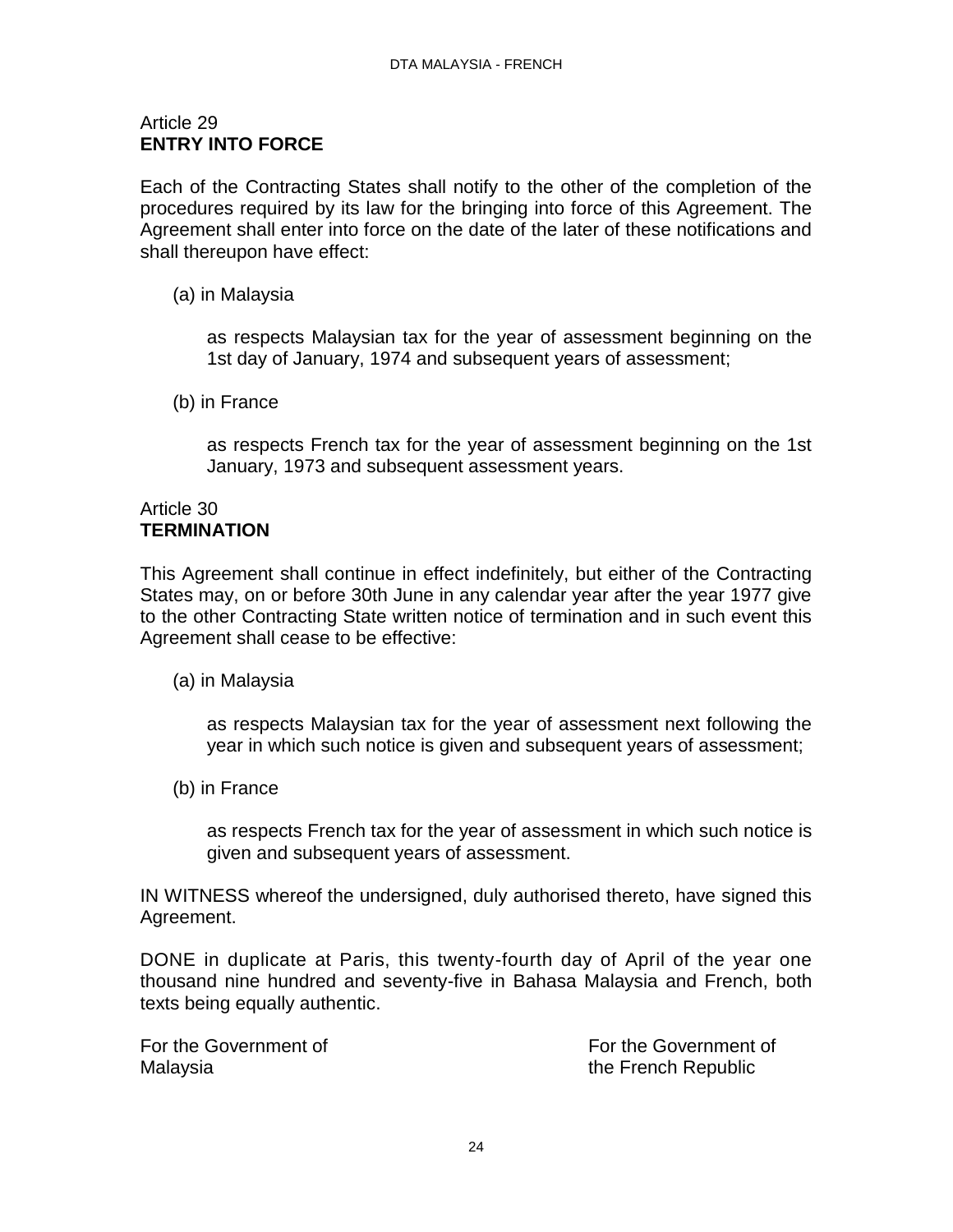### **PROTOCOL**

At moment of proceeding this day to the signature of the Agreement for the avoidance of double taxation and the prevention of fiscal evasion with respect to taxes on income, the undersigned have agreed on the following provisions:

#### **Article 6 - Addendum**

For the purposes of Article 6 of the this Agreement, it is understood that in appropriate cases, the term "immovable property" shall be construed in France in accordance with the taxation laws of France.

Malaysia the French Republic

For the Government of **For the Government of** For the Government of

P. U. (A) 131/1992 Signed: 31 January 1991 Effective: Article 3, from 1 January 1986. Other provisions: in France, from 1 January 1989; in Malaysia, from 1 January 1990. See Article 6.

<span id="page-24-0"></span>**PROTOCOL AMENDING THE AGREEMENT BETWEEN THE GOVERNMENT OF MALAYSIA AND THE GOVERNMENT OF THE FRENCH REPUBLIC FOR THE AVOIDANCE OF DOUBLE TAXATION AND THE PREVENTION OF FISCAL EVASION WITH RESPECT TO TAXES ON INCOME SIGNED AT PARIS ON 24th APRIL 1975.** 

#### THE GOVERNMENT OF MALAYSIA AND THE GOVERNMENT OF THE FRENCH REPUBLIC

Desiring to conclude a Protocol to amend the Agreement between the two Government for the avoidance of double taxation and the prevention of fiscal evasion with respect to taxes on income, signed at Paris on 24th April 1975 (hereinafter referred to as "the Agreement);

Have agreed as follows:

### **Article 1**

Article 10 of the Agreement shall be amended by substituting for paragraph 9 the following:

"9. The term "dividends" as used in this Article means income from shares, "jouissance" shares or "jouissance" rights, mining shares, founder's shares or other rights, not being debt-claims, participating in profits, as well as income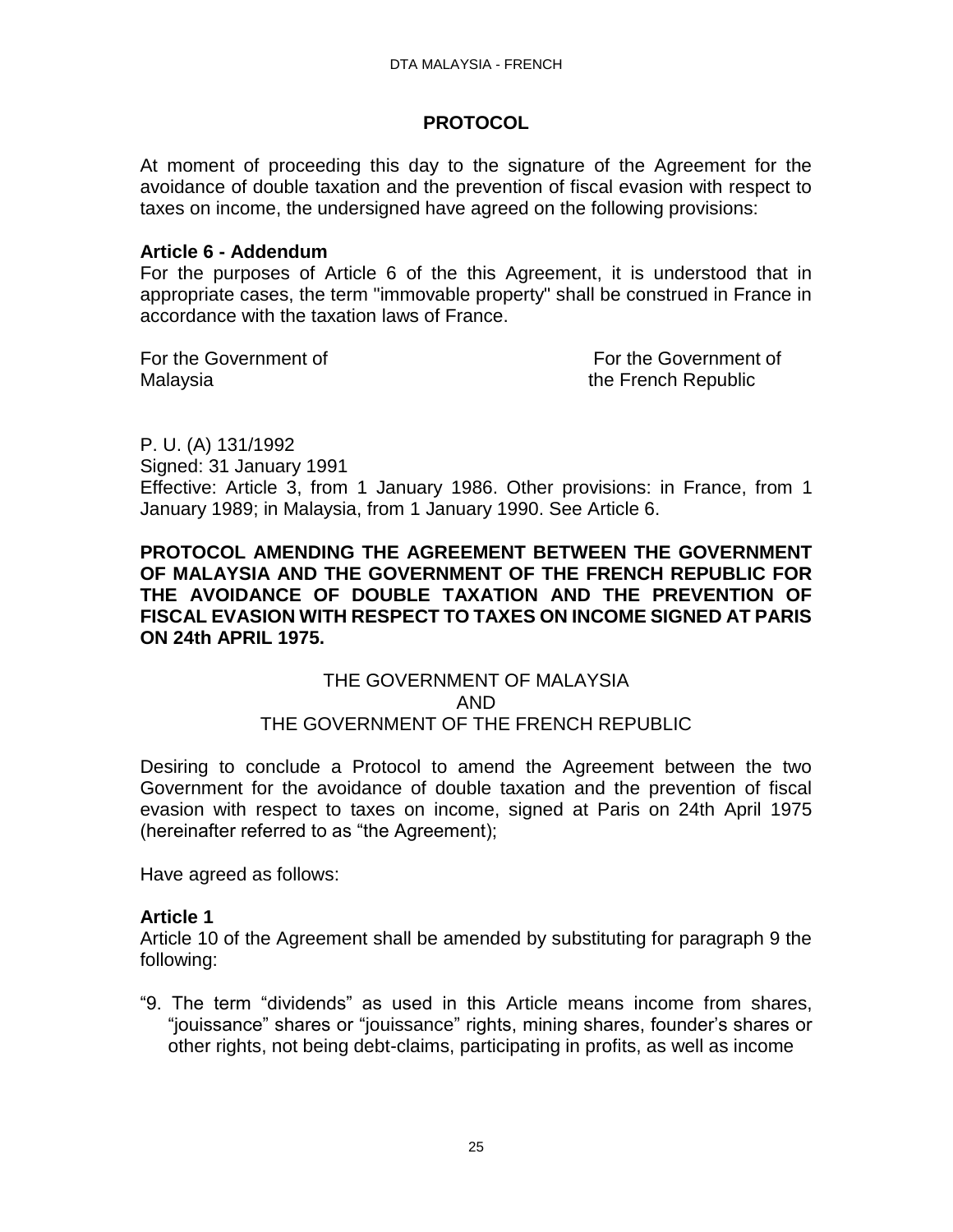treated as distribution by the taxation laws of the State of which the company making the distribution is a resident".

### **Article 2**

Article 11 of the Agreement shall be amended by substituting for paragraph 3 the following:

"3. Notwithstanding the provisions of paragraph 2 of this Article, interest paid to a resident of France on approved loans shall be exempted from Malaysia tax payable thereon. The term "approved loan" means approved loan as defined in section 2(1) of the Income Tax Act 1967 of Malaysia (as amended)."

# **Article 3**

The following new Article shall be inserted after Article 12 of the Agreement:

**"**Article 12A FEES FOR TECHNICAL SERVICES

1. Notwithstanding the provisions of Article 15, fees for technical services arising in a Contracting State and paid to a resident of the other Contracting State who is the beneficial owner thereof and is subject to tax in that other State in respect thereof may be taxed in the first-mentioned State at a rate not exceeding 10 per cent of the gross amount of the fees for the technical services.

2. The term "fees for technical services" as used in this Article means payments of any kind to any person, other than to an employee of the person making the payments, in consideration for any services of a technical, managerial or consultancy nature.

3. The provision of paragraph (1) of this Article shall not apply if the beneficial owner of the fees for technical services, being a resident of a Contracting State, carries on business or industrial activity in the other Contracting State in which the fees for technical services, arise through a permanent establishment situated therein, and the fees for the technical services are effectively connected with such permanent establishment. In such case, the provision of Article 7 shall apply.

4. Fees for technical services shall be deemed to arise in a Contracting State when the payers is that State itself, a political subdivision, a local authority or statutory body thereof or a resident of that State. Where however, the person paying the fees for technical services, whether he is a resident of a Contracting State or not, has in a Contracting State permanent establishment in connection with which the obligation to pay the fees for technical services was incurred, and such fees for technical service are borne by such permanent establishment, then such fees for technical services shall be deemed to arise in the Contracting State in which the permanent establishment is situated.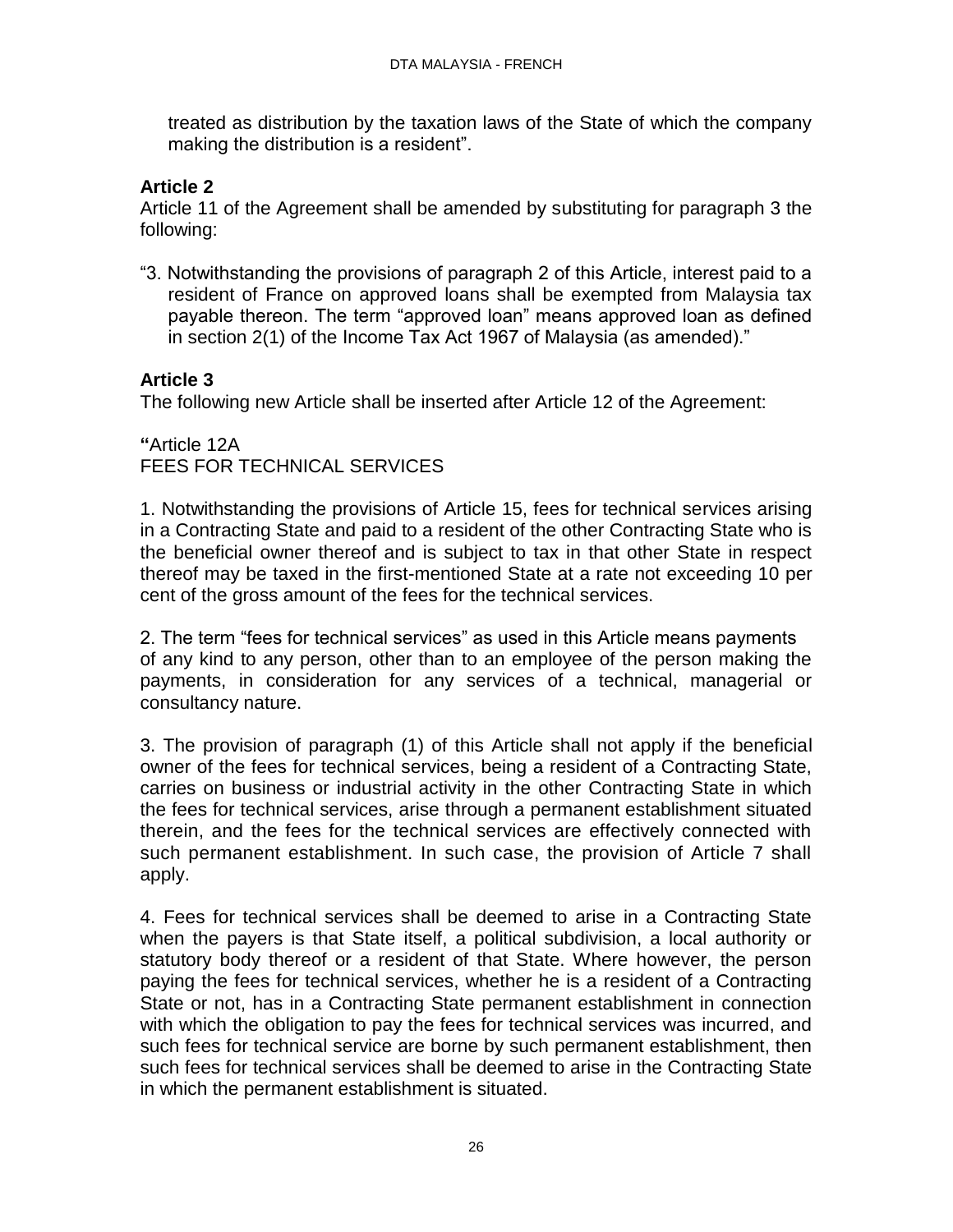5. Where, by reason a special relationship between the payer and the beneficial owner of the fees for technical services or between both of them and some other person, the amount of the fees for technical services paid exceeds, for whatever reason, the amount which would have been agreed upon by the payer and the beneficial owner in the absence of such relationship, the provision of this Article shall apply only to the last-mention amount. In such case, the excess part of the payments shall remain taxable according to the law of each Contracting State, due regard being had to the other provision of this Agreement."

## **Article 4**

Article 23 of the Agreement shall be amended by:

- (a) substituting for subparagraph (c) (ii) of paragraph 1 the following:
	- **"**(ii) in the case of interest, the amount referred to in subparagraph (c) (i) above shall not exceed a sum equivalent to tax at a rate of 15 per cent of the gross amount of such interest. However, the provision of subparagraph (c) shall apply only to interest as referred to in paragraph 3 of Article 11, and provided that the loan or other indebtedness in respect of which the interest is paid is certified by the competent authority of Malaysia as being for the purpose of promoting economic development in Malaysia;**"**
- (b) adding in paragraph 1 the following subparagraph (e) and (f):
	- **"**(e) the provision of paragraph 1, except for the provision of subparagraph (a) and (c), shall be applicable to income mentioned in Article 12A.**"**
	- **"**(f) as regards as application of subparagraph (b) to income mentioned in Article 11, 12 and 12A, where the amount of tax levied in Malaysia, in accordance with those Articles, exceeds the amount of French tax levied on such income, the resident of France receiving such income may present his case to the French competent authority. In that case, where it appears to it that such a situation result in double taxation or taxation which is not comparable to taxation on net income, the French authority may allow, subject whatever conditions it determines, the non-credited amount of tax levied in Malaysia as a deduction from the tax levied on the other income from foreign sources of that resident.**"**

# **Article 5**

The protocol attached to the Agreement is amended by inserting, before the words "Article 6-Addendum", the following:

"The term "political subdivision" shall, wherever mentioned in this Agreement, means a political subdivision of Malaysia."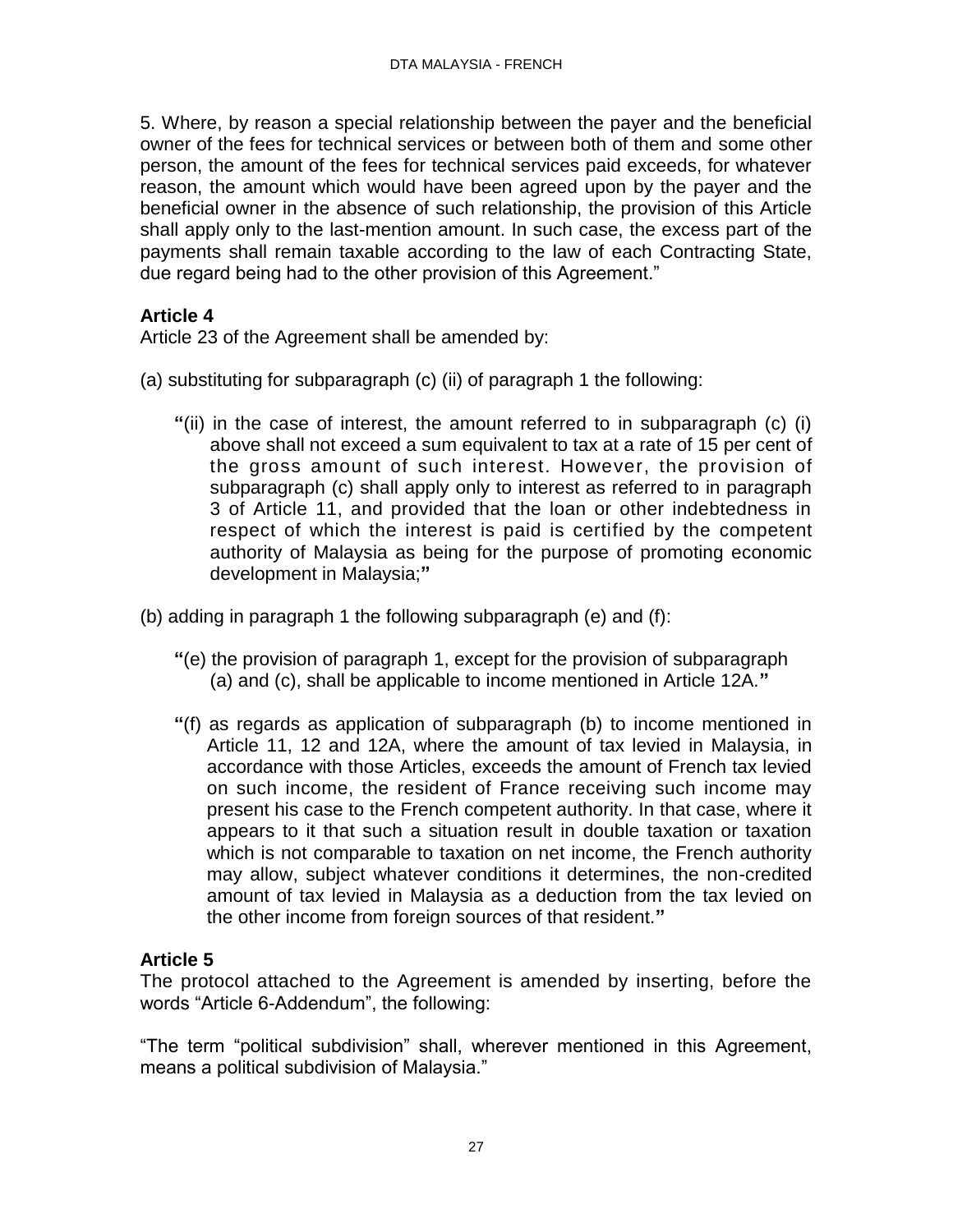#### **Article 6**

1. Each of the contracting States shall notify to the other Contracting State the completion of the procedures required by its law for the bringing into force of this Protocol which shall form an integral part of the Agreement. This Protocol shall come into force on the date which is subsequent to these notifications and, subject to the provision of paragraph 2 and 3 of this Article, shall thereupon have effect:

- (a) in relation to payments referred to in Article 3 of this Protocol, to amounts paid on or after 1 January 1986;
- (b) in relation to all other provisions of this Protocol:
	- (i) in Malaysia:

as regard Malaysia tax, for any year of assessment commencing on or after 1 January 1990;

(ii) in France:

as regard French tax, for any year of assessment, which means the year of accounting period during which the income is derived, commencing on or after 1 January 1989.

2. where any provision of the Agreement would have afforded any greater relief from tax than is due under this protocol, any such provision as aforesaid shall continued to have effect for any year of assessment before the coming into force of this Protocol.

3. This Protocol shall cease to be effective at such a time as the Agreement ceases to be effective in accordance with Article 30 of the Agreement.

**IN WITNESS** whereof the undersigned, duly authorised for that purpose by their respective Government, have signed this Protocol.

**DONE i**n duplicate at Kuala Lumpur this 31st day of January 1991 in Bahasa Malaysia and French, both text being equally authentic.

Malaysia the French Republic

For the Government of **For the Government of** For the Government of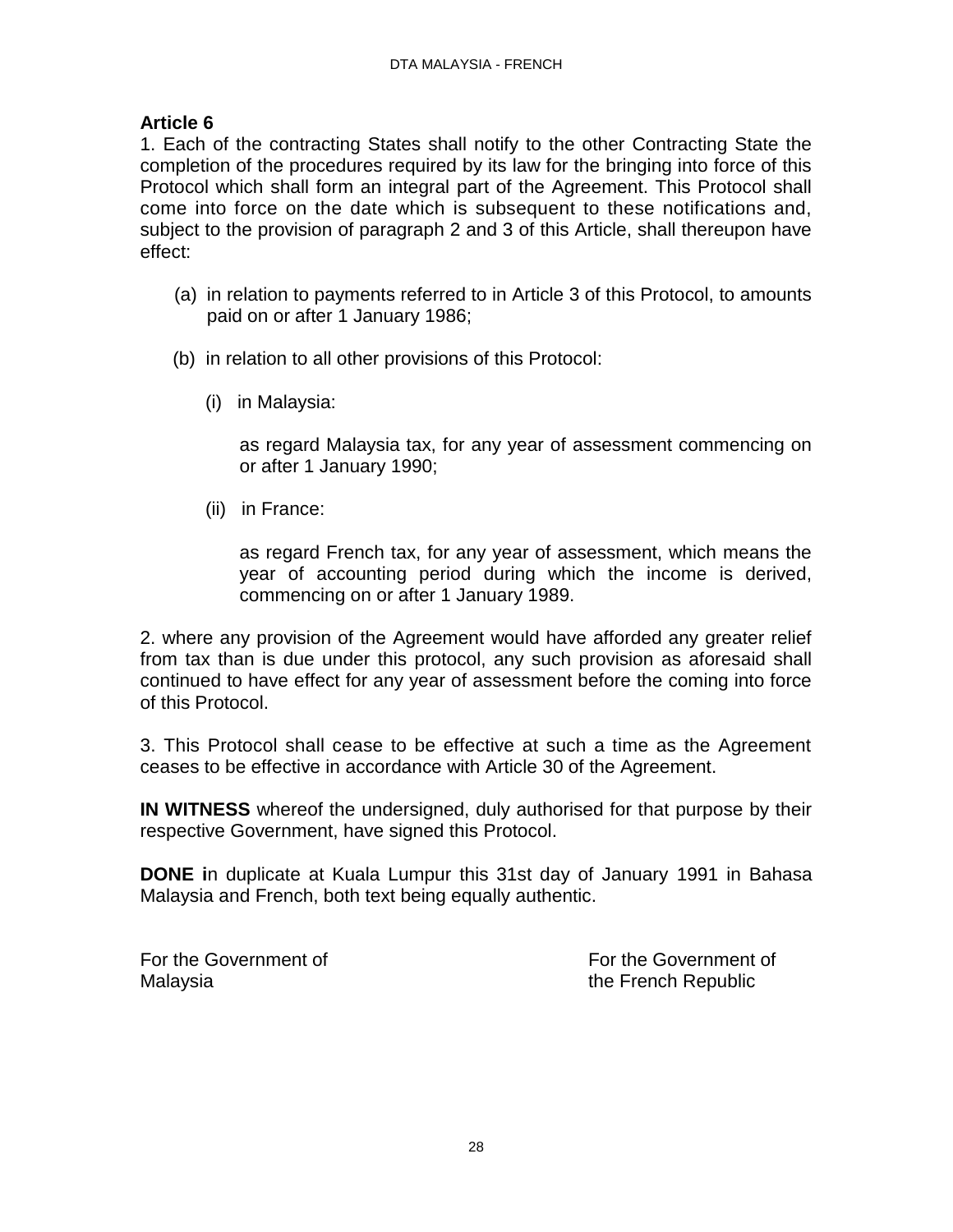P.U. (A) 164/2010 Signed: 12 November 2009 Effective Date: 1 January 2010

#### <span id="page-28-0"></span>**PROTOCOL AMENDING THE AGREEMENT BETWEEN THE GOVERNMENT OF FRENCH REPUBLIC AND THE GOVERNMENT OF MALAYSIA FOR THE AVOIDANCE OF DOUBLE TAXATION AND THE PREVENTION OF FISCAL EVASION WITH RESPECT TO TAXES ON INCOME**

The Government of the French Republic and the Government of Malaysia,

Desiring to amend the Agreement between the Government of the French Republic and the Government of Malaysia for the avoidance of Double Taxation and the Prevention of Fiscal Evasion with respect to Taxes on Income, signed in Paris on 24th April 1975 and modified by the Protocol signed in Paris on 31st January 1991(hereinafter referred to as "the Agreement"),

Have agreed as follows:

### **ARTICLE 1**

Article 26 of the Agreement shall be deleted and replaced by the following:

#### **"ARTICLE 26 EXCHANGE OF INFORMATION**

1. The competent authorities of the Contracting States shall exchange such information as is foreseeably relevant for carrying out the provisions of this Agreement or to the administration or enforcement of the domestic laws concerning taxes of every kind and description imposed on behalf of the Contracting States, or of their local authorities, insofar as the taxation thereunder is not contrary to the Agreement. The exchange of information is not restricted by Articles 1 and 2.

2. Any information received under paragraph 1 by a Contracting State shall be treated as secret in the same manner as information obtained under the domestic laws of that State and shall be disclosed only to persons or authorities (including courts and administrative bodies) concerned with the assessment or collection of, the enforcement or prosecution in respect of, the determination of appeals in relation to the taxes referred to in paragraph 1, or the oversight of the above. Such persons or authorities shall use the information only for such purposes. They may disclose the information in public court proceedings or in judicial decisions.